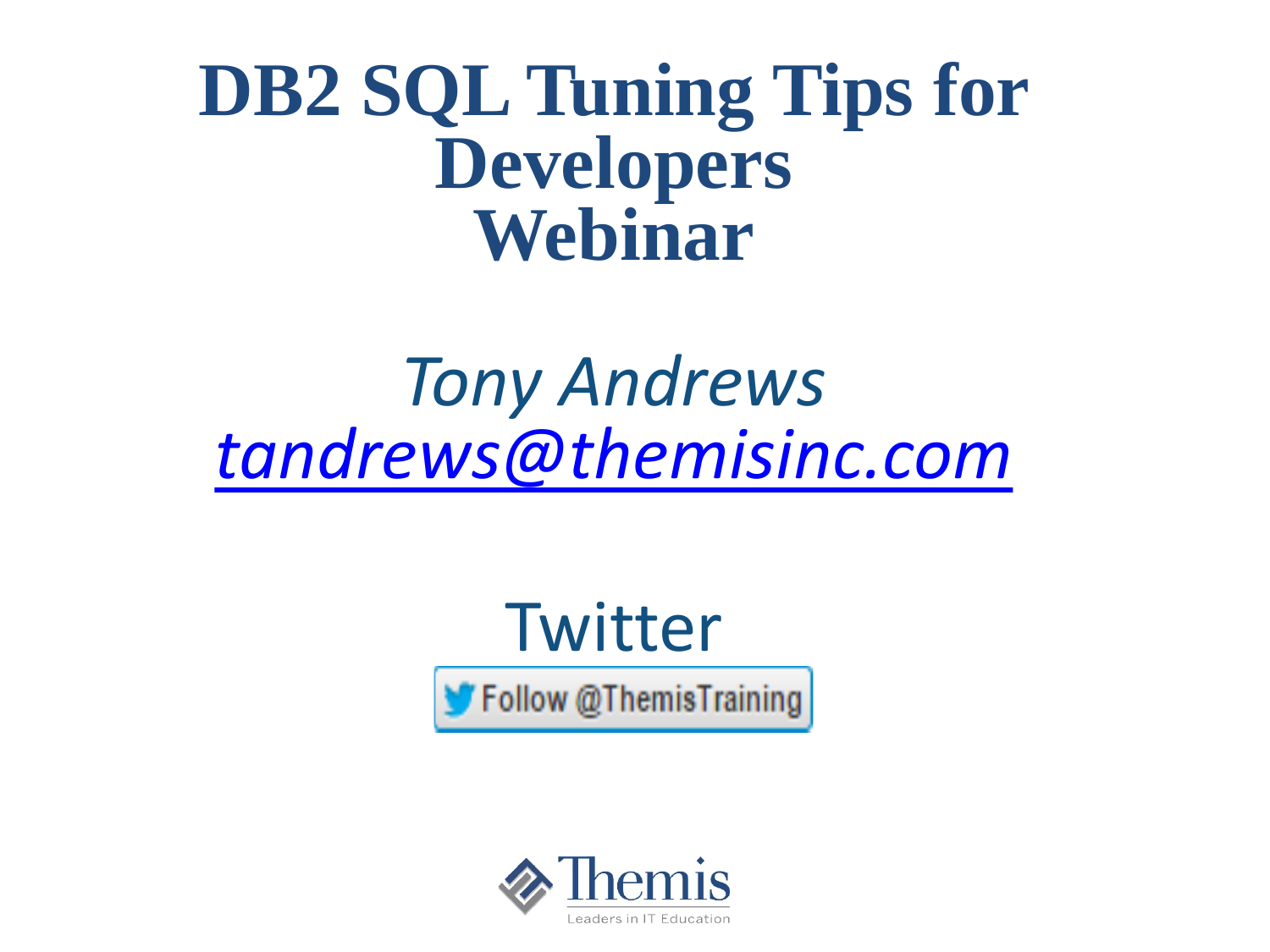

I will try my best to get to some questions towards the end of the webinar.

You can submit questions by typing into the questions area of your webinar control panel.

Any questions not answered due to time constraints can be answered afterward via an email.

Presentation will be added to our Themis website under 'Webinar' at top of main page. www.themisinc.com

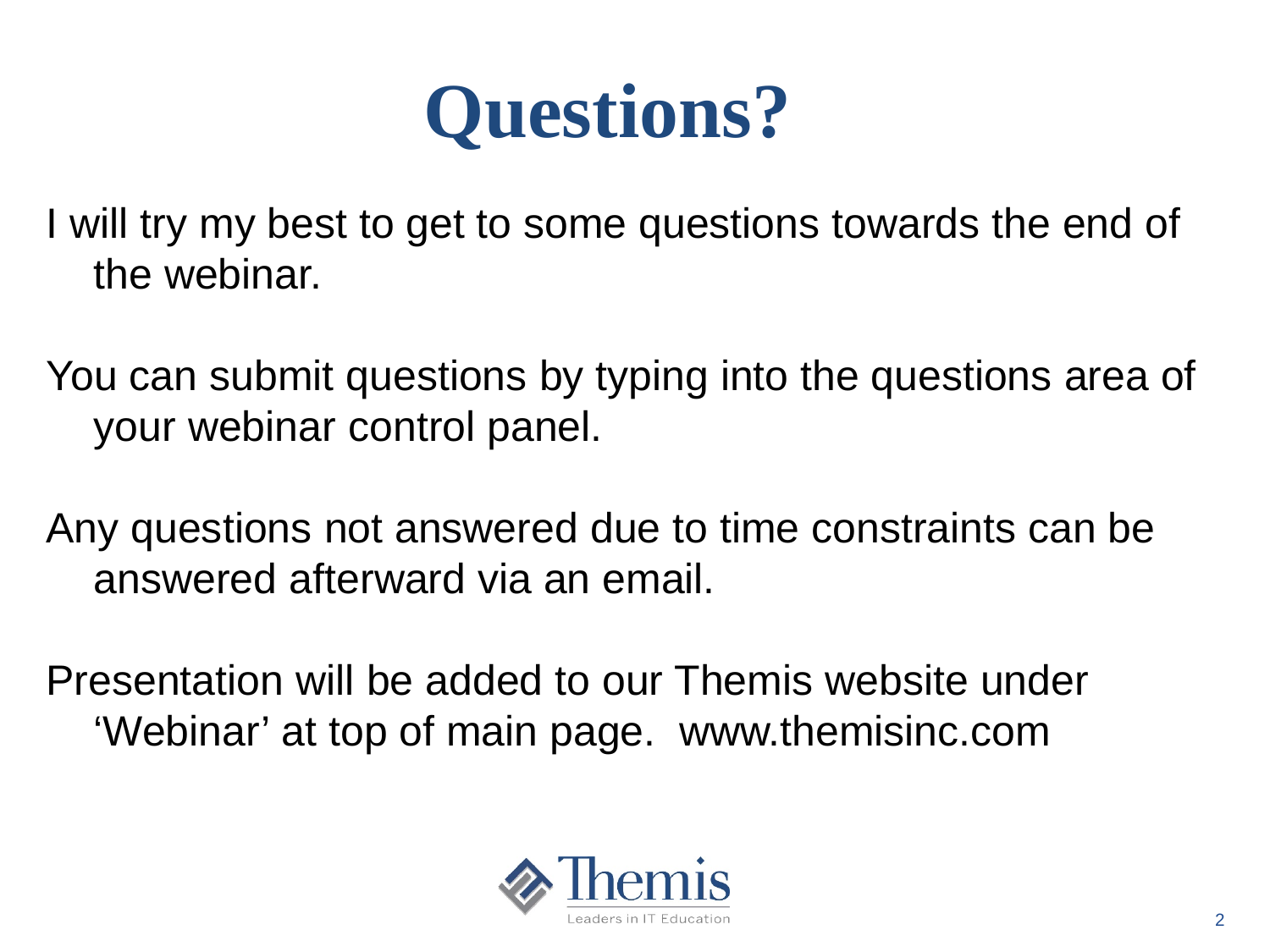# **Webinar Objectives**

- Learn what makes queries, programs, and applications perform poorly
- Learn what you can do as a developer to improve performance
- Better understand what SQL optimization is
- What to do when you see table scans in a query
- Teach developers the different types of predicates
- Learn the difference between indexable and non- indexable predicates
- Learn why data statistics and 'Knowing Your Data' is so important
- Learn the top steps to tuning a query or program
- Leave with many SQL standards and guidelines for development

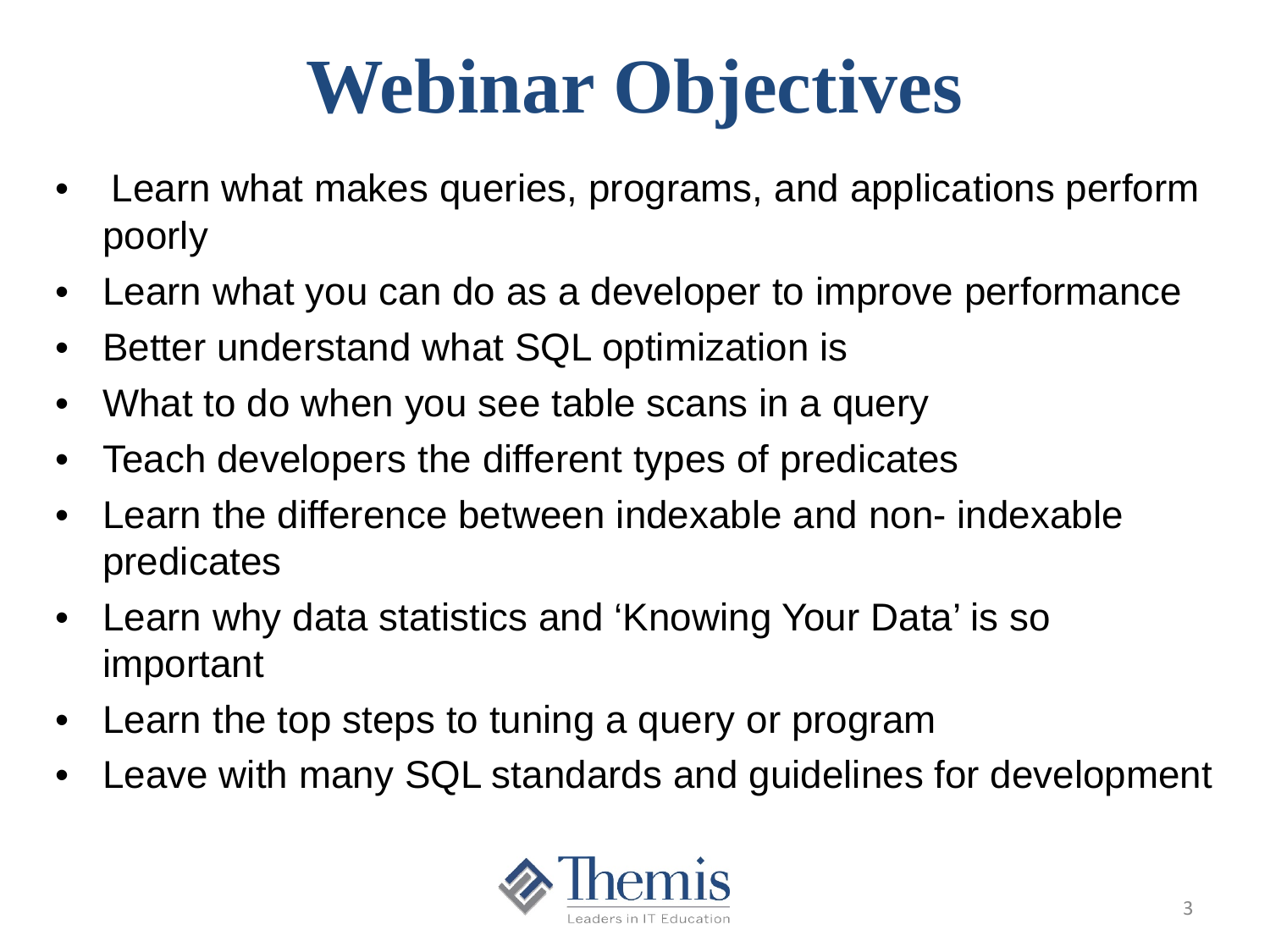**What are some of the key areas that can cause performance issues within applications, programs, and queries?**

- Bad coding practices. Poorly coded SQL
	- Non indexable predicates
	- Stage 2 / Residual predicates
	- SQL doing more than it needs (extra tables, extra sorts, etc.)
- Wrong access path / Poor access path. Watch out for table scans!!
- Poor index design (Low Cardinality, Redundancy, Column order, etc). Know the application's workload!
- Too much synchronous I/O
- Too many calls to DB2 from program logic

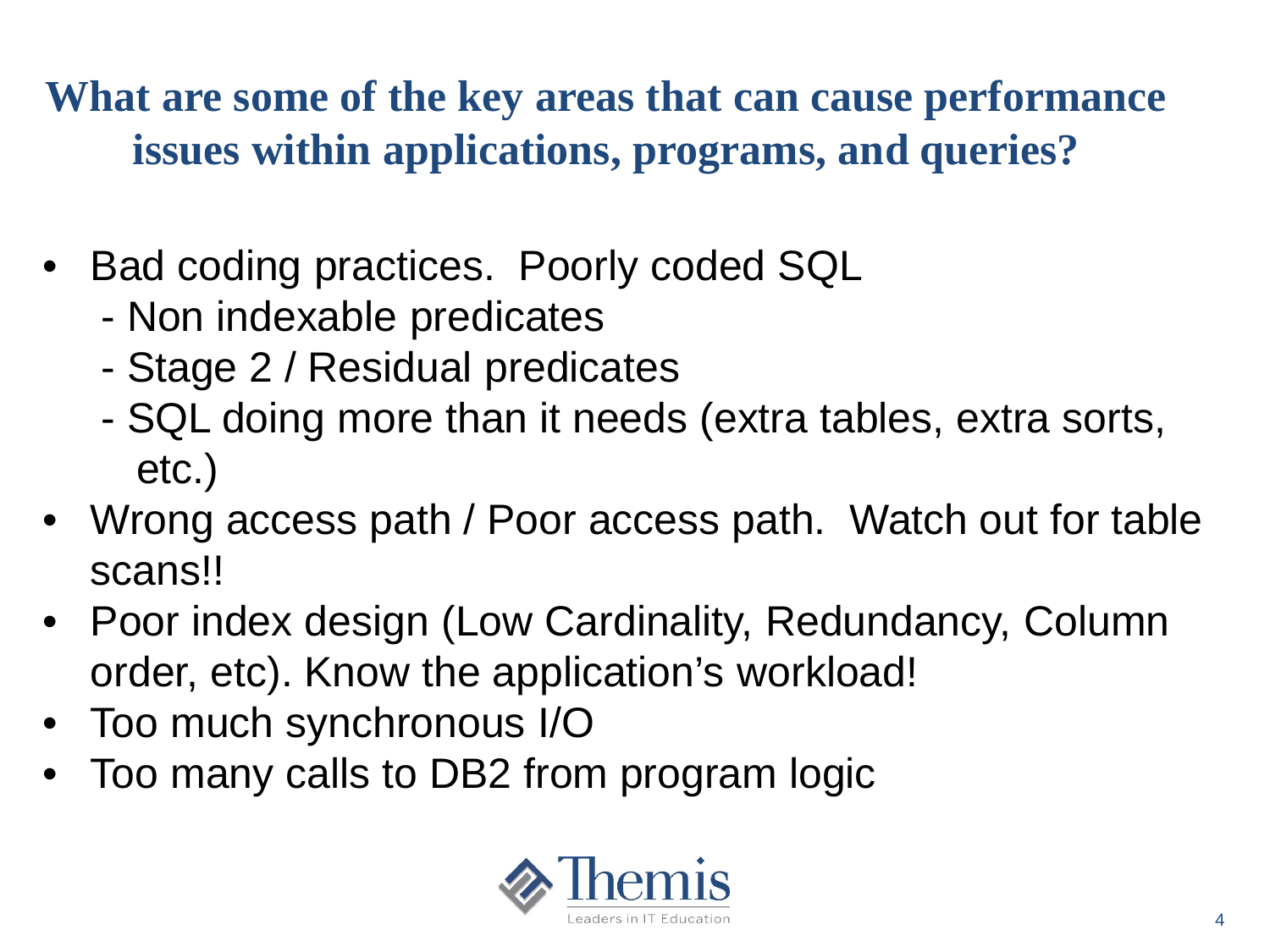**What are some of the key areas that can cause performance issues within applications, programs, and queries?**

- Large sorts. Know your data when you see a sort!
- Unneeded materialization of data
- Too much lock contention
- Statistics out of date (especially in test environments). Need a good test environment with production statistics and enough data to compare performance tests.
- Wrong clustering order of data

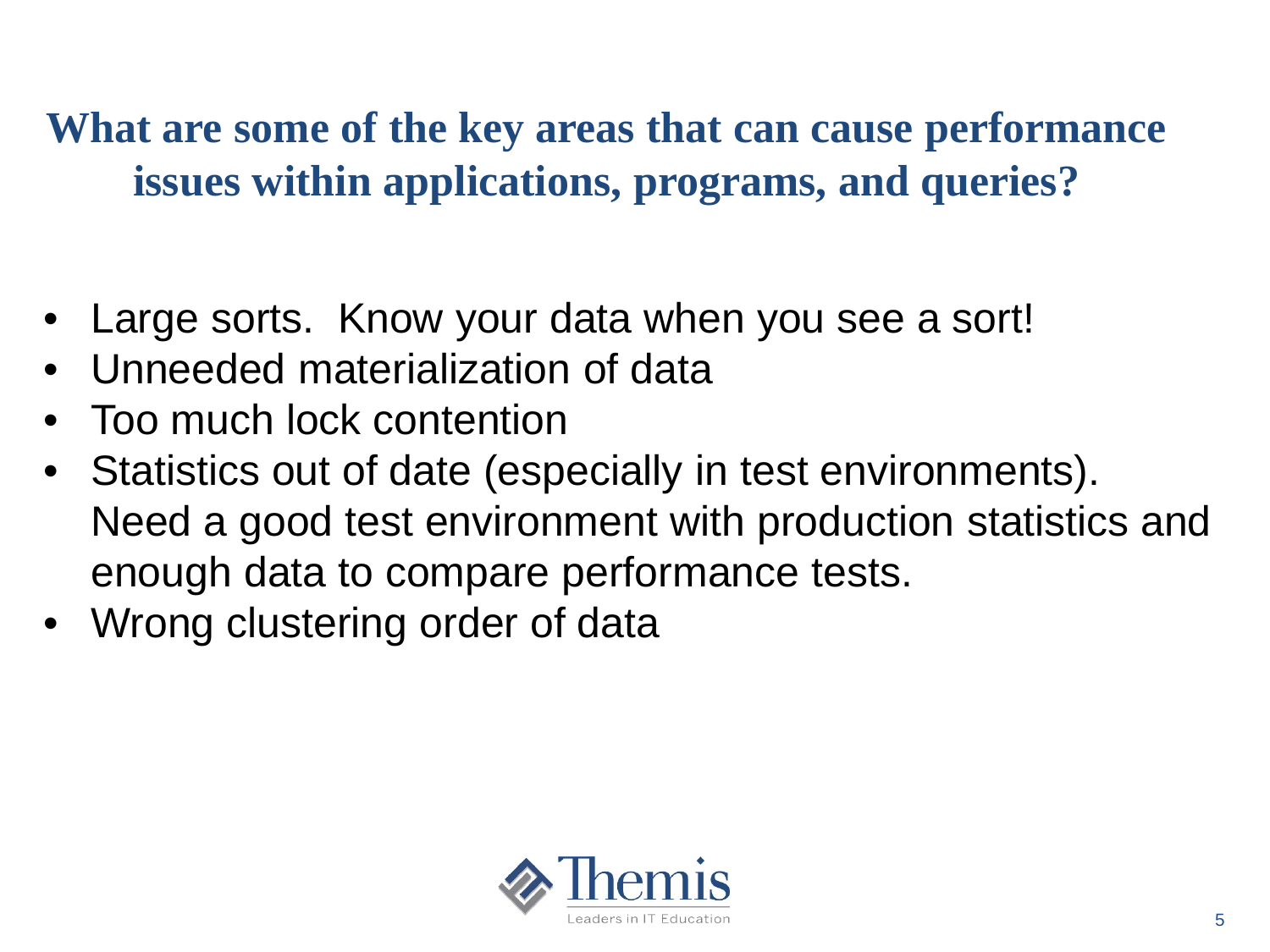### What's Best ?

- 1). Index Only queries
- 2). Accurate data distribution statistics
- 3). Accurate estimates from optimizer on number of rows to be returned
- 4). Minimal runtime back-and-forth conversation with DB2
- 5). No functions on columns in Join predicates or Where logic
- 6). No table scans
- 7), No index scans
- 8). No sorts
- 9). Alternate ways to code SQL logic for (Exists/Not Exists, Summarized

data, Use of Self Joins, etc.).

- 10). Use of 'For read Only' and 'With UR' whenever possible
- 11). Use of 'Fetch First XX Rows Only' whenever possible .
- 12). Correct clustering order of data
- 13). Know your data! Especially non-uniform distributions for columns.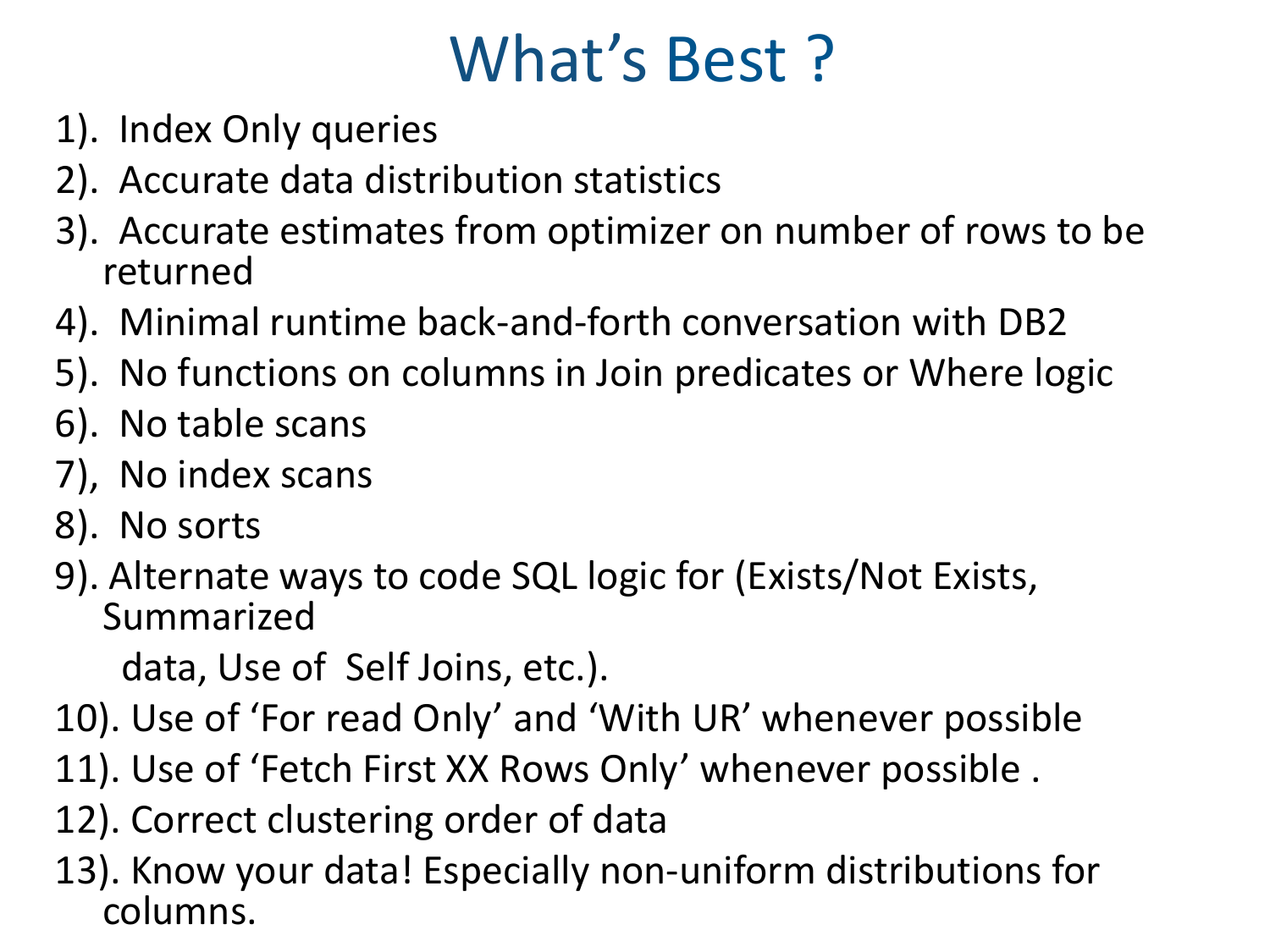# **Bad Coding Practice SQL Tip**

### **1). Take out any / all Scalar functions coded on columns in predicates.**

For example, this is the most common:

SELECT EMPNO, LASTNAME FROM EMPLOYEE WHERE YEAR(HIREDATE) =  $2005$ 

Should be coded as:

SELECT EMPNO, LASTNAME FROM EMPLOYEE WHERE HIREDATE BETWEEN '2005-01-01' and '2005-12-31'

**V9: Can now create indexes on SQL expressions**. **V11: Optimizer actually does this date rewrite now (and others!)** 

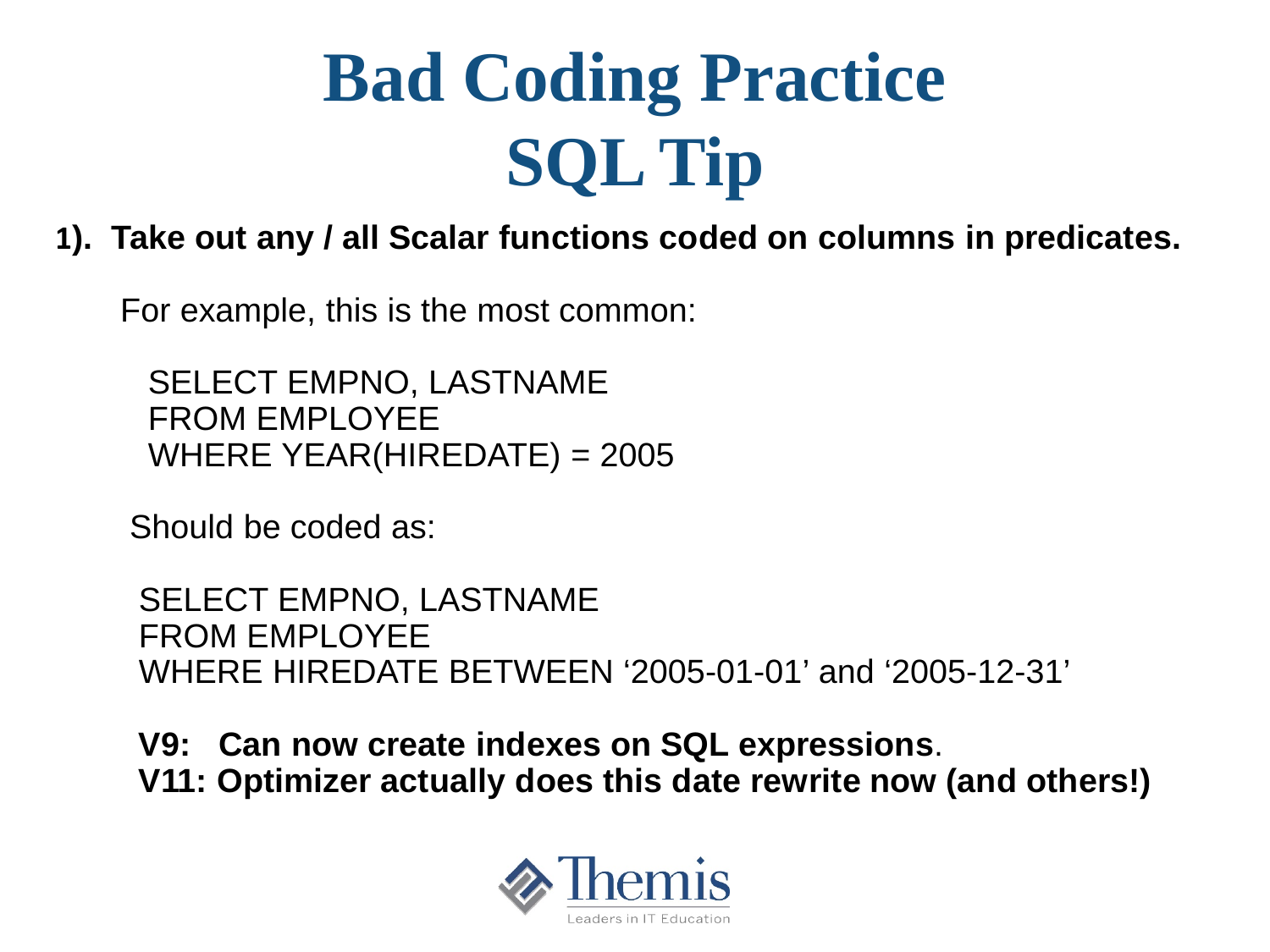# **Bad Coding Practice SQL Tip**

### **1). Take out any / all Scalar functions coded on columns in predicates.**

For example, this is the most common:

SELECT EMPNO, LASTNAME FROM EMPLOYEE WHERE HIREDATE + 7 DAYS > CURRENT DATE

Should be coded as:

SELECT EMPNO, LASTNAME FROM EMPLOYEE WHERE HIREDATE > CURRENT DATE - 7 days

**V9: Can now create indexes on SQL expressions**.

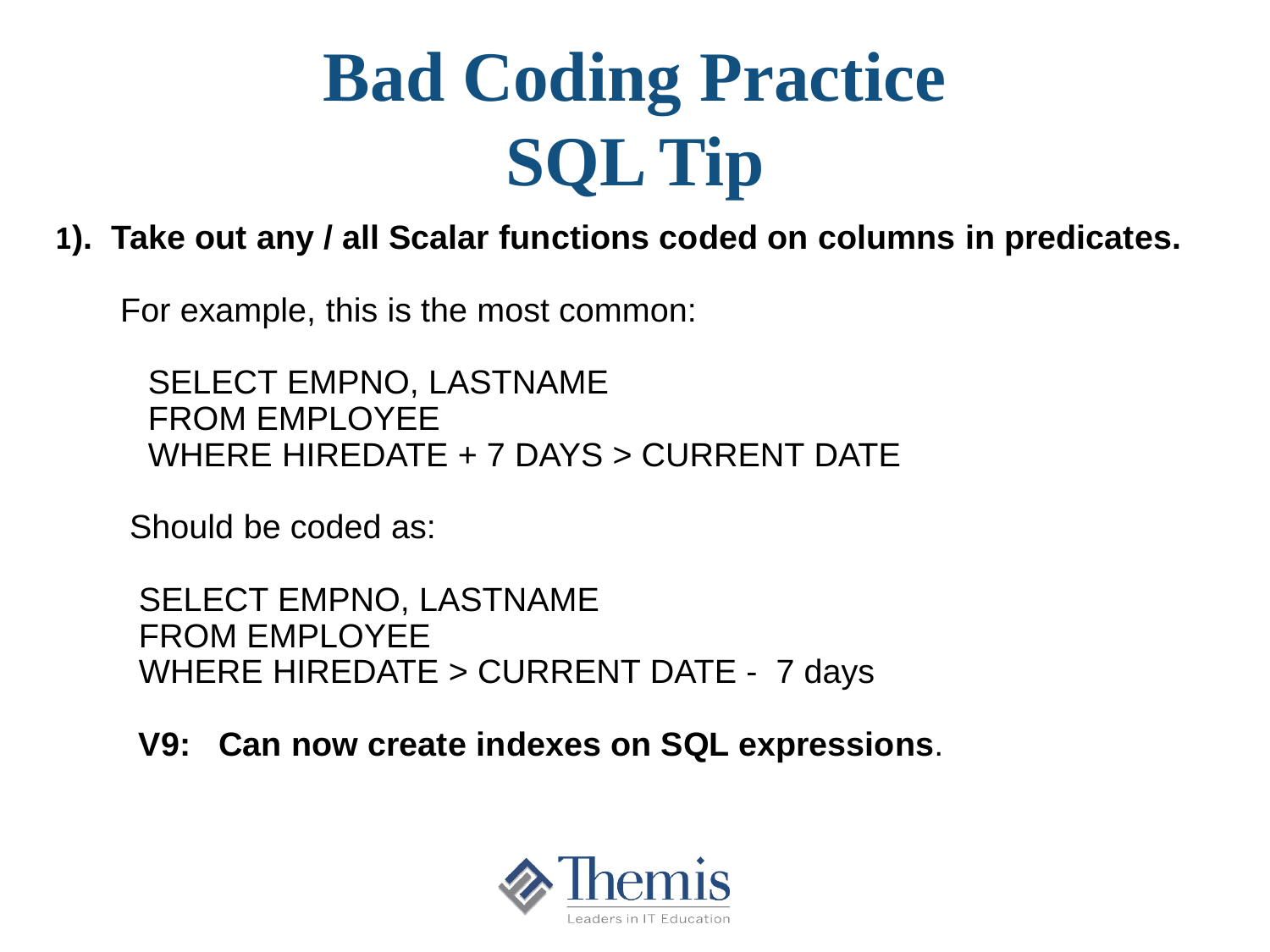# **Bad Coding Practice SQL Tip**

**1). Take out any mathematics coded on columns in predicates.**

For example, this is the most common:

SELECT EMPNO, LASTNAME FROM EMPLOYEE WHERE SALARY  $*$  1.1  $>$  ?

Should be coded as:

SELECT EMPNO, LASTNAME FROM EMPLOYEE WHERE SALARY > ? / 1.1

**V9: Can now create indexes on SQL expressions**.

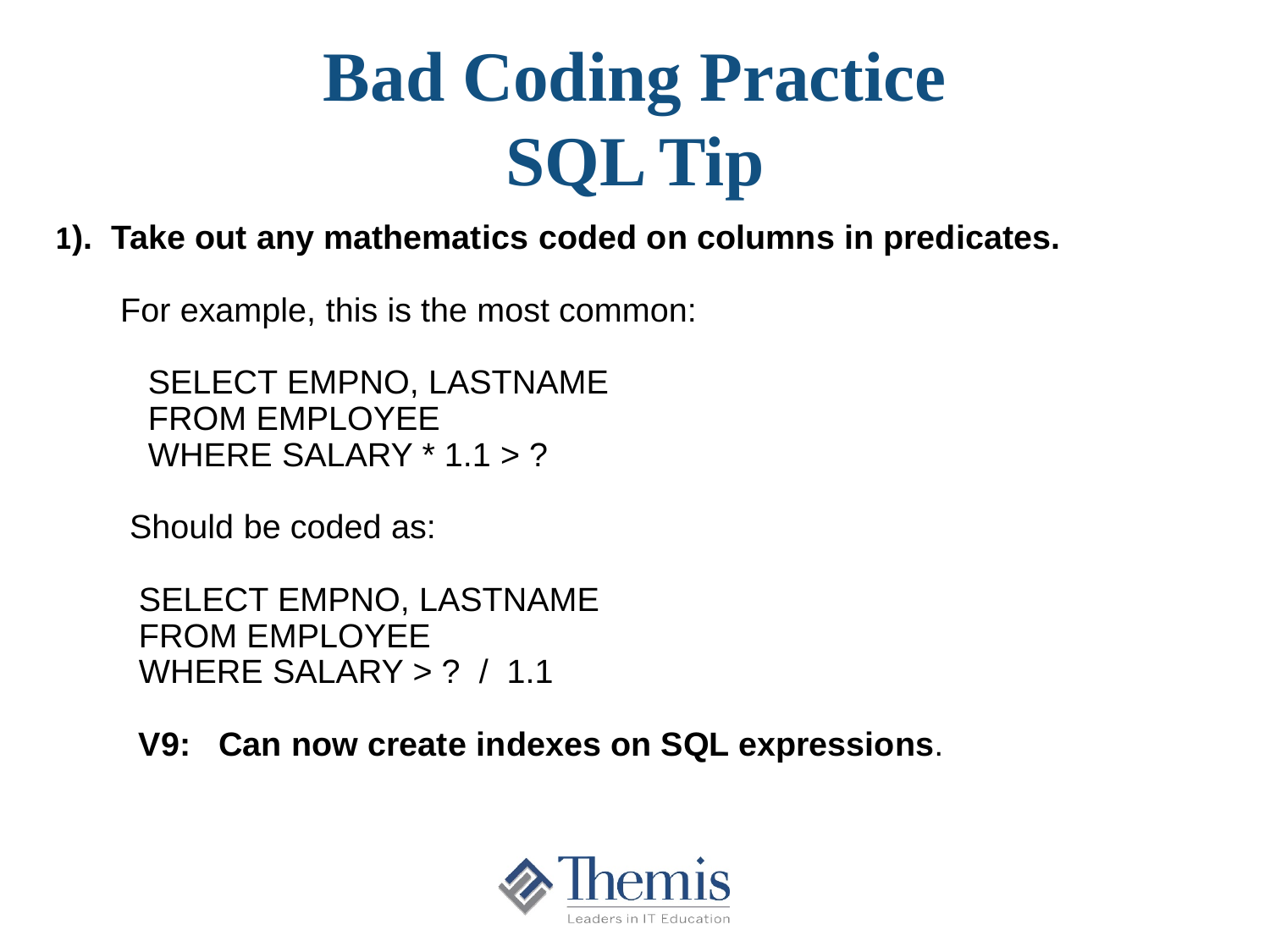# **V11 Stage 1 Predicates Involving Columns in Predicates**

New Stage 1 / Indexable predicates

WHERE value BETWEEN COL1 AND COL2

WHERE SUBSTR(COLX, 1, n) = value  $\rightarrow$  From Pos 1

only

WHERE DATE(TS\_COL) = value

WHERE YEAR(DT\_COL) = value

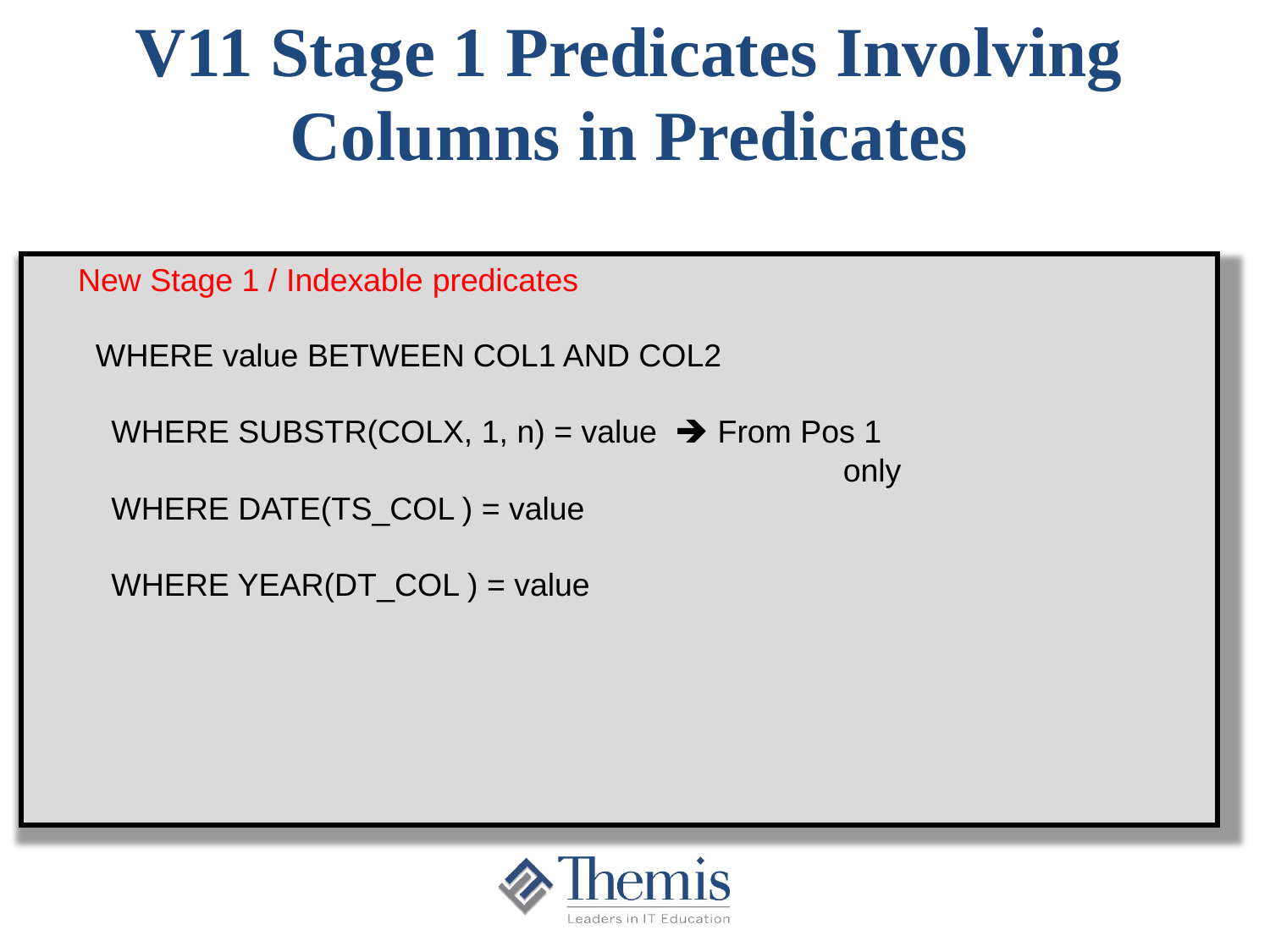### **Bad Coding Practice Stage 2 Predicates**

**Use the Visual Explain in IBM Data Studio or query directly the DSN\_PREDICAT\_TABLE to see any stage 2 predicates. Note the filter factor information also. WHERE '1900-01-01' BETWEEN DATE\_COL1 AND DATE\_COL2** 

| 13 View Workloads   日 View Monitors   臼 * DB1032 ⊠                                                                                                            |               |                       |                                                    |  |  |  |  |
|---------------------------------------------------------------------------------------------------------------------------------------------------------------|---------------|-----------------------|----------------------------------------------------|--|--|--|--|
| 少吃口肉臭くくご相當色色酒                                                                                                                                                 |               |                       |                                                    |  |  |  |  |
| <b>B</b> Node Descriptor                                                                                                                                      |               |                       |                                                    |  |  |  |  |
| Fetch: FETCH                                                                                                                                                  |               |                       |                                                    |  |  |  |  |
| $\Box$ $\triangleright$ fetch<br>□ & Stage2_Predicates<br>் @ '1990-01-01' BETWEEN THEMIS82.EMP.BIRTHDATE AN<br><b>E-<del>C</del></b> Page Ranges<br>@ range1 |               |                       | <b>G</b> Palette<br>(IQUER)<br>र्दे<br>(2QB1       |  |  |  |  |
| к<br>$-100$                                                                                                                                                   |               | ≯                     | <b>@FETCH</b><br>1.073                             |  |  |  |  |
| Show attribute explanation Views: cost_estimal v                                                                                                              | Value         | $\boldsymbol{\wedge}$ | <b>MIXSCAN</b><br>(12)EMP<br>8.3161<br>51834.0     |  |  |  |  |
| Name<br><b>Input Cardinality</b>                                                                                                                              | 8.3161        |                       |                                                    |  |  |  |  |
| <b>Scanned Rows</b>                                                                                                                                           | 8.3161        |                       | <b>GIXAND</b>                                      |  |  |  |  |
| Stage 1 Returned Rows                                                                                                                                         | 8.3161        |                       | 8.3161                                             |  |  |  |  |
| Stage 2 Predicates                                                                                                                                            | Filter Factor |                       |                                                    |  |  |  |  |
| '1990-01-01' BETWEEN THE 0.01                                                                                                                                 |               |                       | <b>RSORTRID</b><br><b>SORTRID</b>                  |  |  |  |  |
| Stage 2 Returned Rows                                                                                                                                         | 1.073         |                       | 734.0098<br>518.3401                               |  |  |  |  |
| <b>Output Cardinality</b><br>Cumulative Total Cost                                                                                                            | 1.073<br>M/A. | $\checkmark$          |                                                    |  |  |  |  |
| Attribute explanation:                                                                                                                                        |               |                       | (10)XSCAN<br><b>MXSCAN</b>                         |  |  |  |  |
|                                                                                                                                                               |               |                       | 734.0098<br>518.3401                               |  |  |  |  |
|                                                                                                                                                               |               |                       | <b>WXEMP03</b><br>(11)XEMP01<br>47777.0<br>51834.0 |  |  |  |  |
|                                                                                                                                                               |               |                       |                                                    |  |  |  |  |
| Print<br>Save as                                                                                                                                              | Suggestions   | Help                  |                                                    |  |  |  |  |

22 Search Node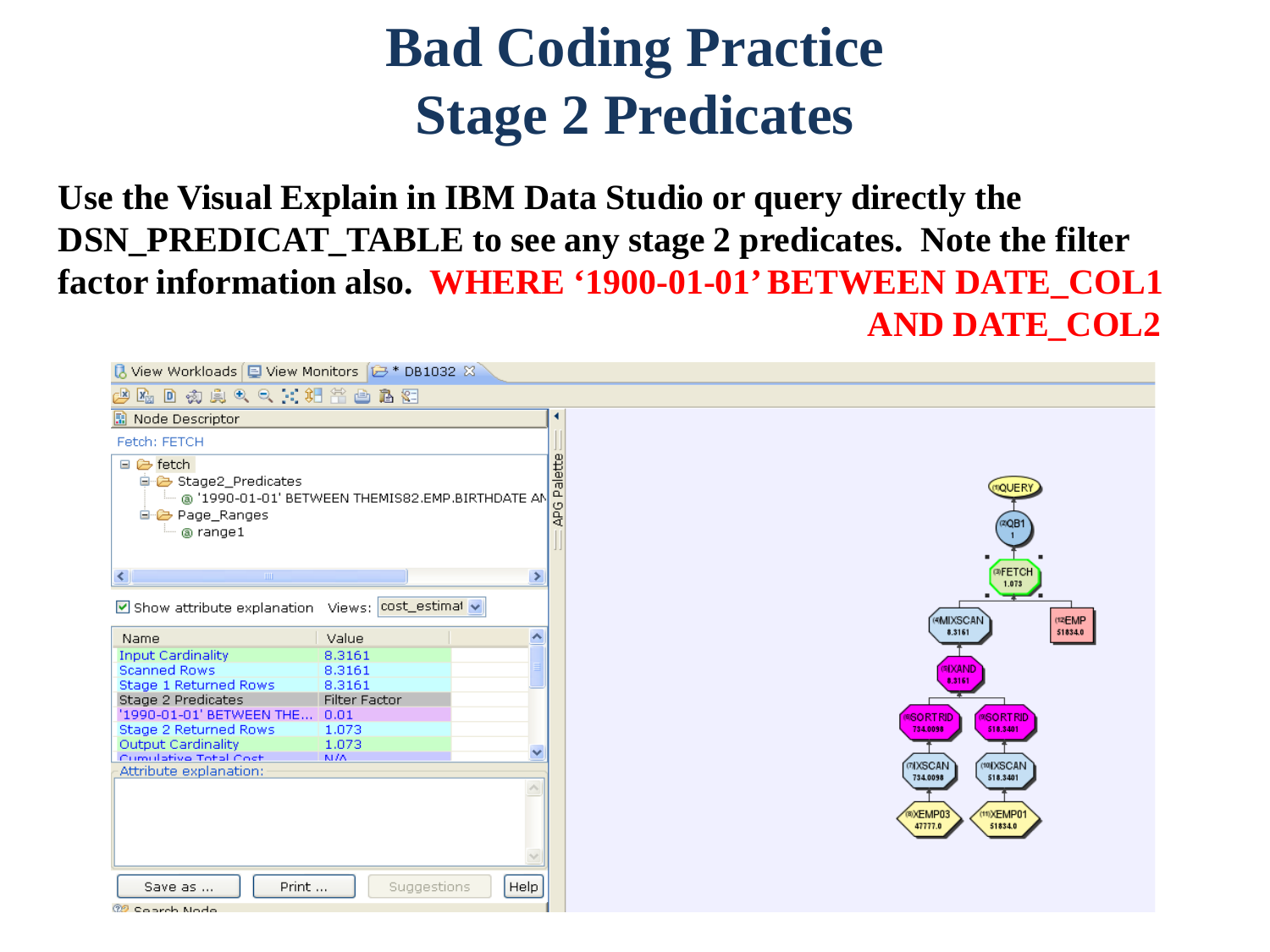# **Tuning Approaches**

- Explain the Query
- Change the SQL. Rewrite the query or predicates a different way
- Redesign the program flow
- Update / Improve data statistics
- **Change Physical Design**



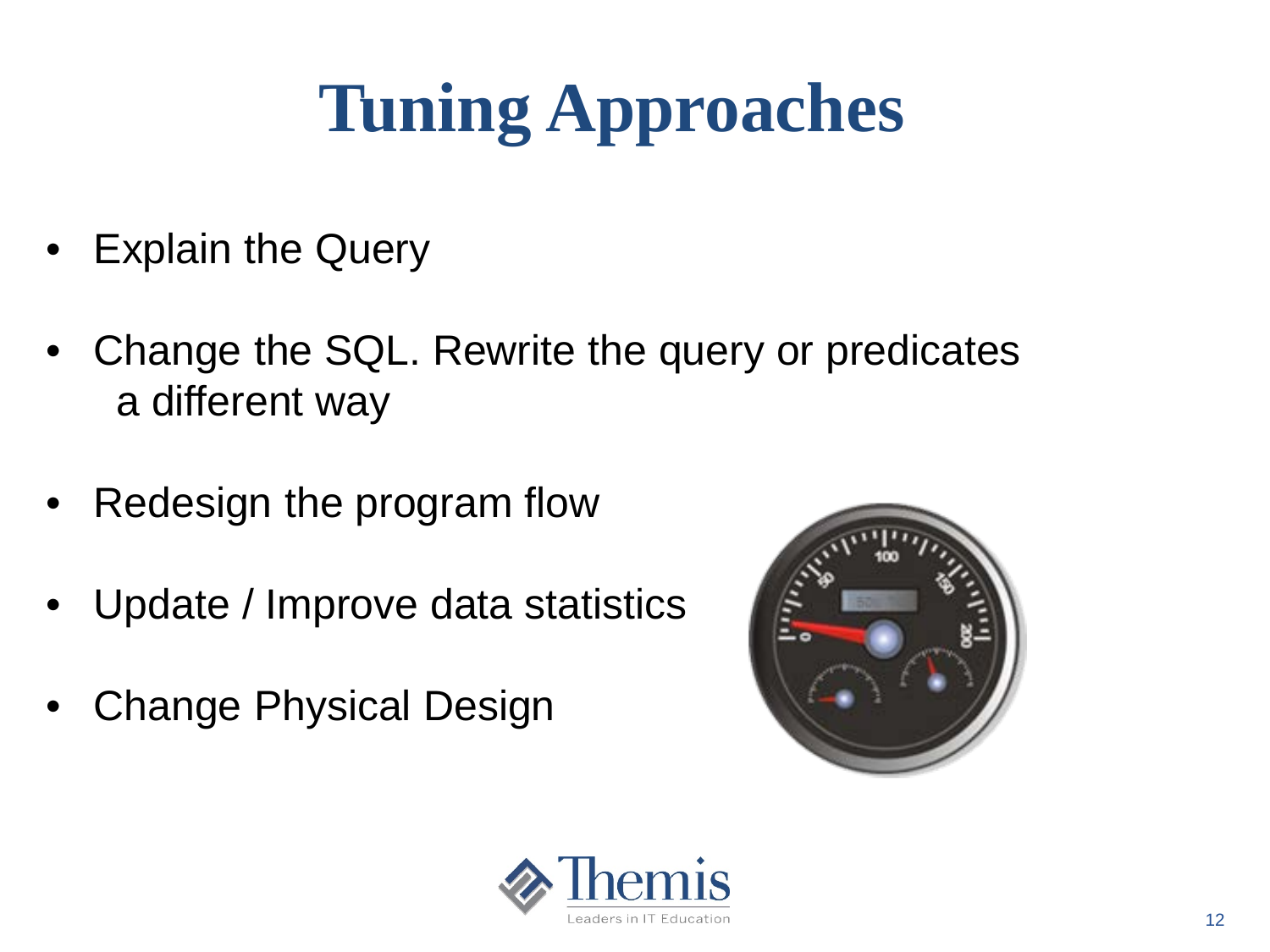# **What Causes a Table Scan?**

- The predicate(s) may be poorly coded in a non-indexable way.
- The predicates in the query do not match any available indexes on table.
- The table could be small, and DB2 decides a tablespace scan may be faster than index processing.
- The catalog statistics say the table is small, or maybe there are no statistics on the table.
- The predicates are such that DB2 thinks the query is going to retrieve a large enough amount of rows that would require a tablespace scan. Check the Filter Factor!
- The predicates are such that DB2 picks a non-clustered index, and the number of pages to retrieve is high enough based on total number of pages in the table to require a tablespace scan.
- The tablespace file or index files could physically be out of shape and need a REORG.

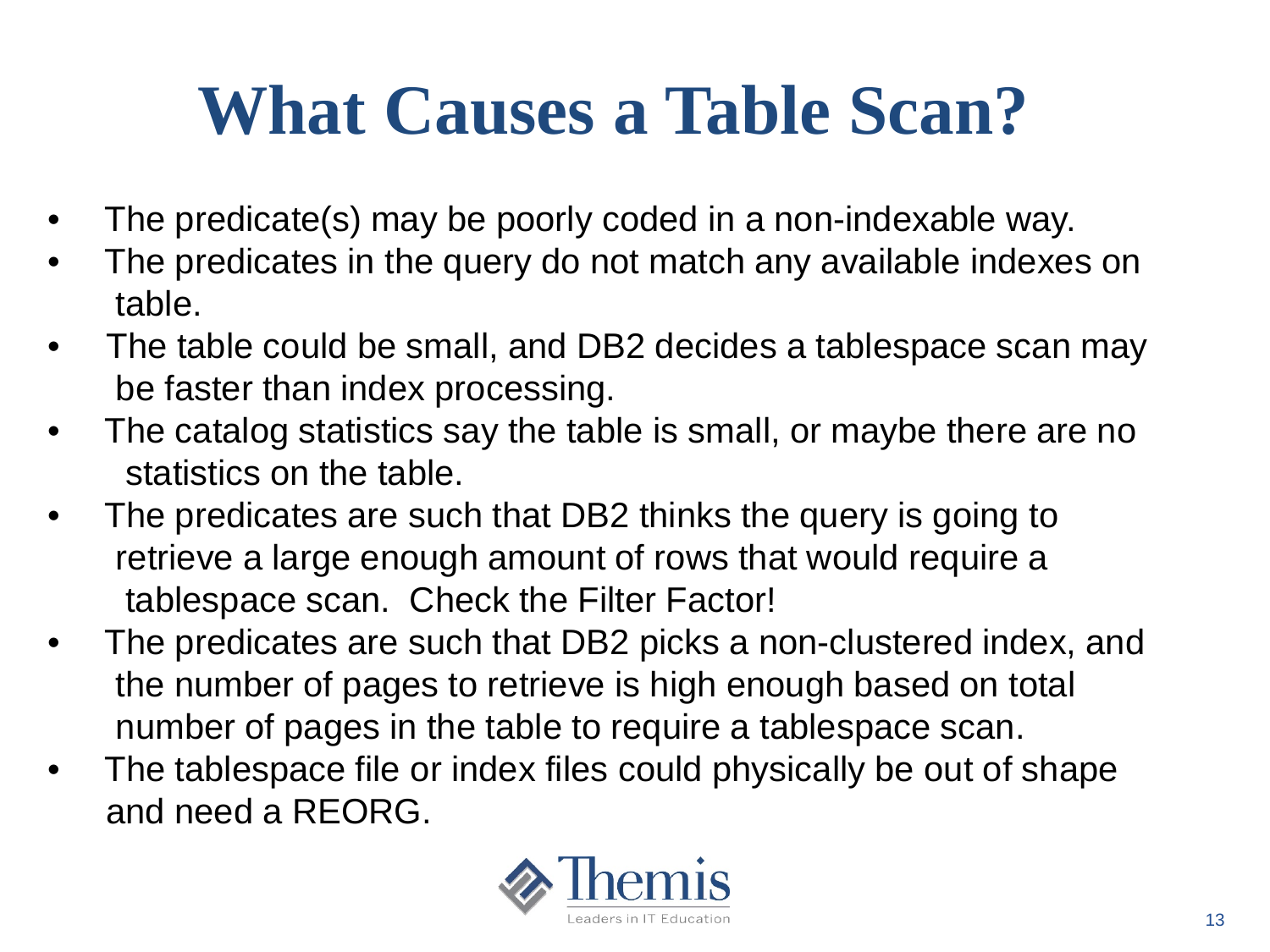### **Tuning Approach: Change the SQL and/or Change the program Design**

- Can any predicates be rewritten (and still keep same logic)
- Can the query be rewritten
- Can we combine any queries in the program

*Sometimes there can 2,3,4,5,6 different ways to code an SQL statement and return the same results. They do not all optimize the same!* 

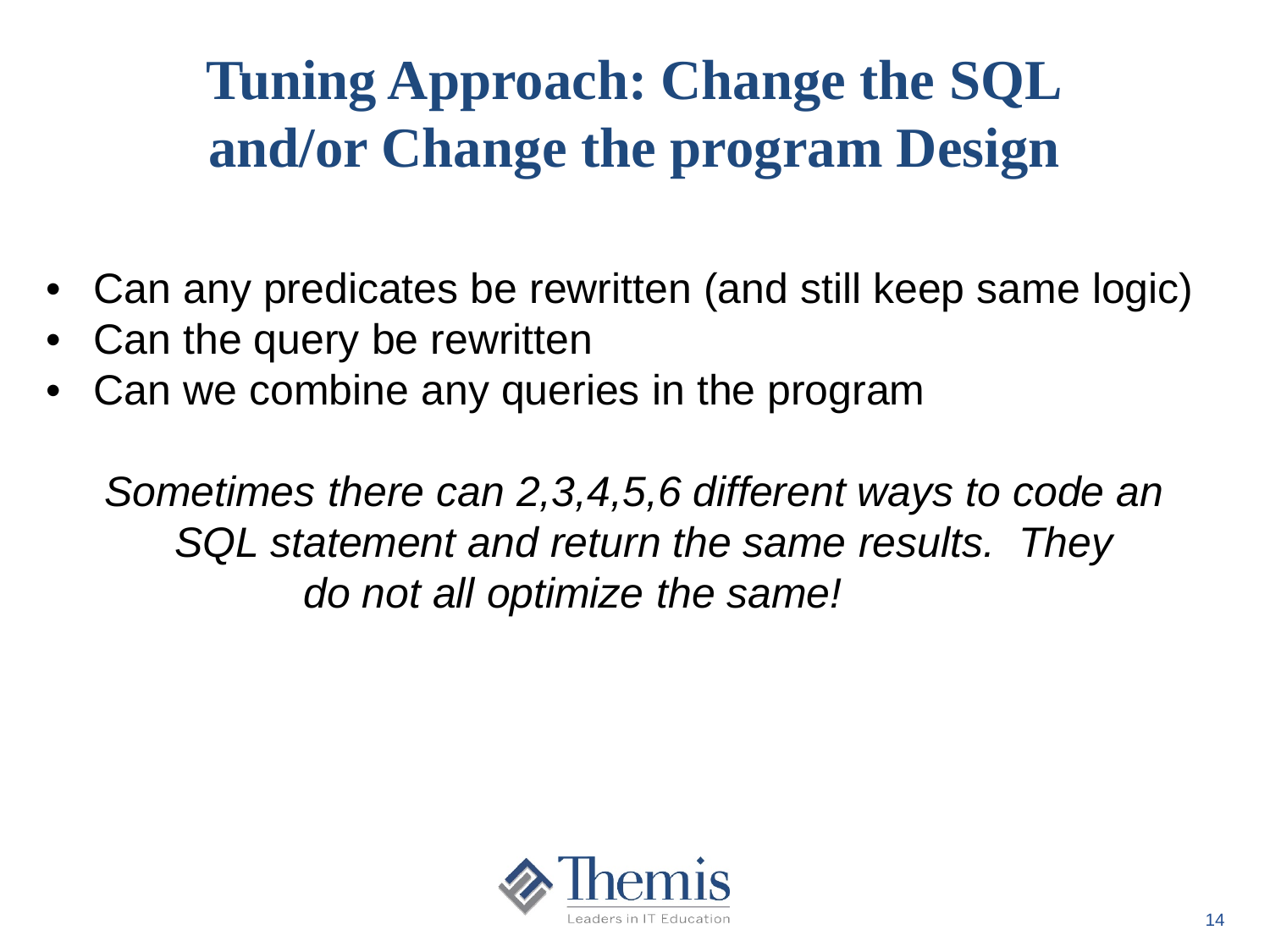# **Change the SQL Example 1**

**Each of these will produce the same results, but operate very differently. Typically one will perform better than the other depending on data distributions. For Example:**

### **Non Correlated Subquery Can also be coded as:**

SELECT E.EMPNO, E.LASTNAME SELECT E.EMPNO, E.LASTNAME FROM EMP E FROM EMP E WHERE E.EMPNO IN WHERE EXISTS (SELECT D.MGRNO (SELECT 1 FROM DEPT D FROM DEPT D

WHERE D.DEPTNO LIKE 'D%") WHERE D.MGRNO = E.EMPNO AND D.DEPTNO LIKE 'D%')

**Or a 2 table join, but watch out for possible duplicates (if 1 to many relationship)**

SELECT **DISTINCT** E.EMPNO, E.LASTNAME FROM EMP E, DEPT D WHERE E. EMPNO =  $D$  MGRNO AND D.DEPTNO LIKE 'D%'

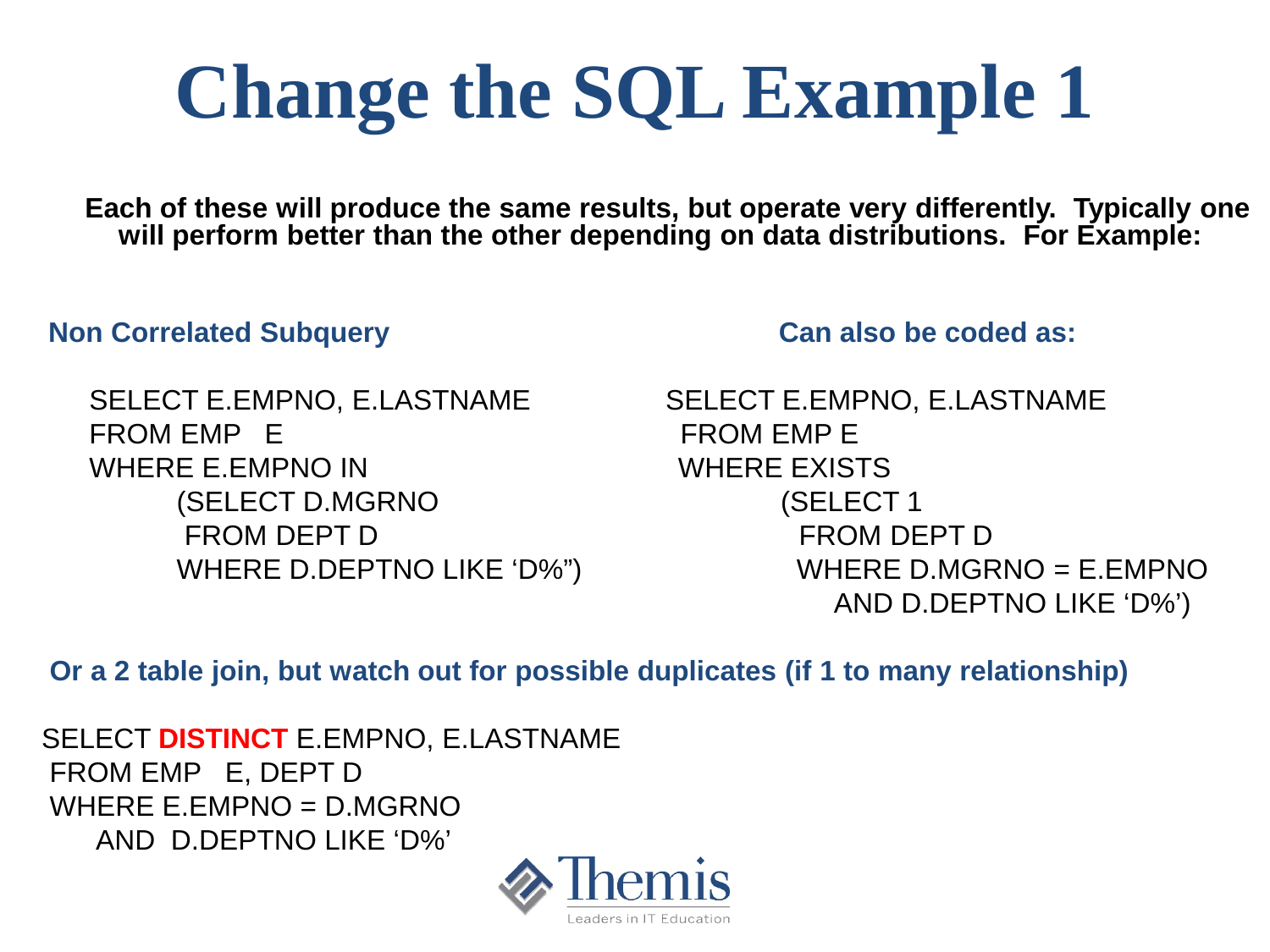### Change the SQL Example 2

**PROBLEM: Find all employees who major in math (MAT) and (CSI).**

### **EMPMAJOR**

| <b>EMPNO</b>   | <b>MAJOR</b> |
|----------------|--------------|
| E1             | <b>MAT</b>   |
| E1             | <b>CSI</b>   |
| E2             | <b>MAT</b>   |
| E <sub>3</sub> | <b>CSI</b>   |
| E4             | <b>ENG</b>   |

**Group By / Having Logic: SELECT EMPNO FROM EMPMAJOR WHERE MAJOR IN ('MAT', 'CSI') GROUP BY EMPNO HAVING COUNT(\*) = 2;**

**Self Join Logic: SELECT EMPNO FROM EMPMAJOR AS EMP1 JOIN EMPMAJOR AS EMP 2 ON EMP1.EMPNO = EMP2.EMPNO WHERE EMP1.MAJOR = 'MAT' AND EMP2.MAJOR = 'CSI';**

**Quota Query Logic SELECT DISTINCT EM1.EMPNO FROM EMPMAJOR AS EM1 WHERE 2 = (SELECT COUNT(\*) FROM EMPMAJOR EM2 WHERE EM2.EMPNO = EM1.EMPNO AND EM2.MAJOR IN ('MAT', 'CSI');**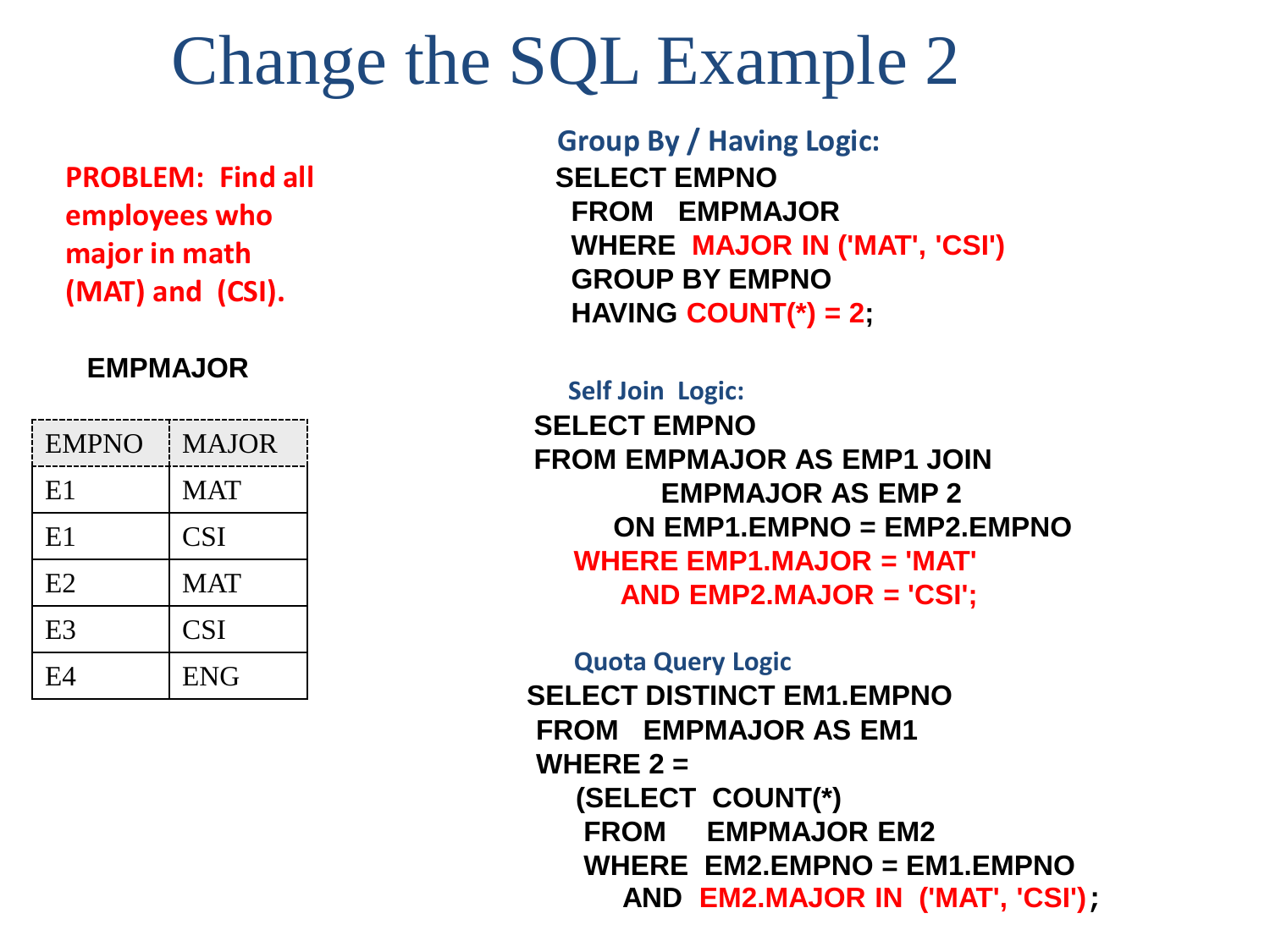## Change the SQL Example 3

**PROBLEM: Find the youngest employee out of the EMP table in each department).**

**Hint: Youngest employee are the ones with highest (max) birthdate.**

**Correlated Subquery : SELECT E1.EMPNO, E1.LASTNAME FROM EMP AS E1 WHERE E1.BIRTHDATE = (SELECT MAX(E2.BIRTHDATE) FROM EMP E2 WHERE E2.DEPTNO = E1.DEPTNO)**

**Row Value Expression:** 

**SELECT E1.EMPNO, E1.LASTNAME FROM EMP E1 WHERE (E1.DEPTNO,E1.BIRTHDATE) IN (SELECT E2.DEPTNO,MAX(E2.BIRTHDATE) FROM EMP E2**

**GROUP BY E2.DEPTNO)**

**Common Table Expression** 

**WITH X AS** 

;

**(SELECT DEPTNO, MAX(BIRTHDATE) AS MAX\_BIRTHDATE FROM EMP GROUP BY DEPTNO)** 

**SELECT E.EMPNO, E.LASTNAME, E.BIRTHDATE FROM EMP E, X WHERE E.BIRTHDATE = X.MAX\_BIRTHDATE AND E.DEPTNO = X.DEPTNO ORDER BY E.EMPNO**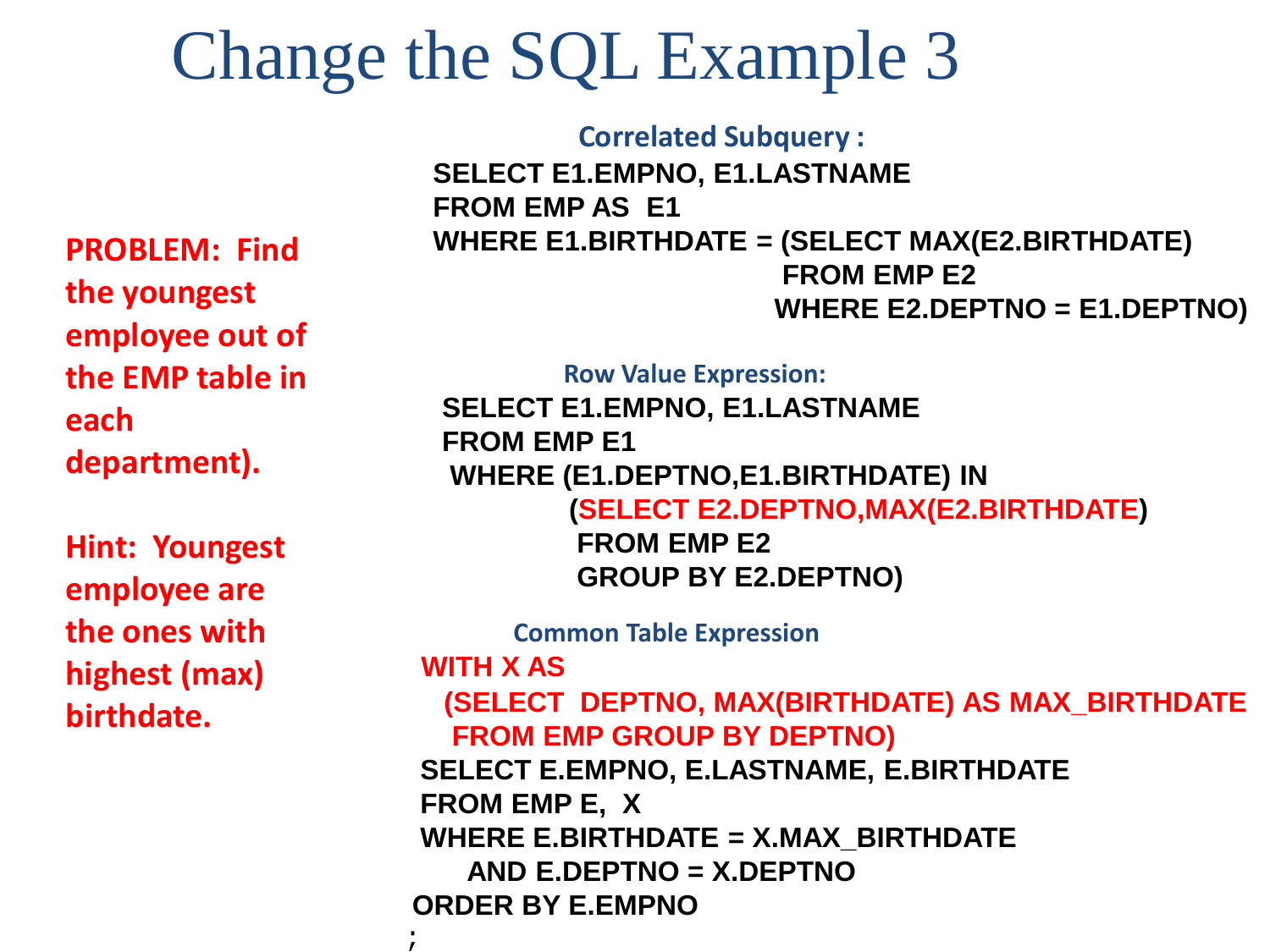### **Tuning Approach: Redesign the Program Flow**

- Know your numbers. How many inserts, updates, deletes, selects, open cursors, and fetches per execution? Can they be cut down?
- Code relationally and not procedurally
- Know the many different ways to code for mass inserts, mass deletes, and mass updates.
- Minimize the number of times your code sends SQL statements to DB2.
- Take advantage of multi row processing, merge, select from insert/update/delete, multi table joins, etc.
- Order incoming data by either primary key, or column(s) of the index selected from DB2.

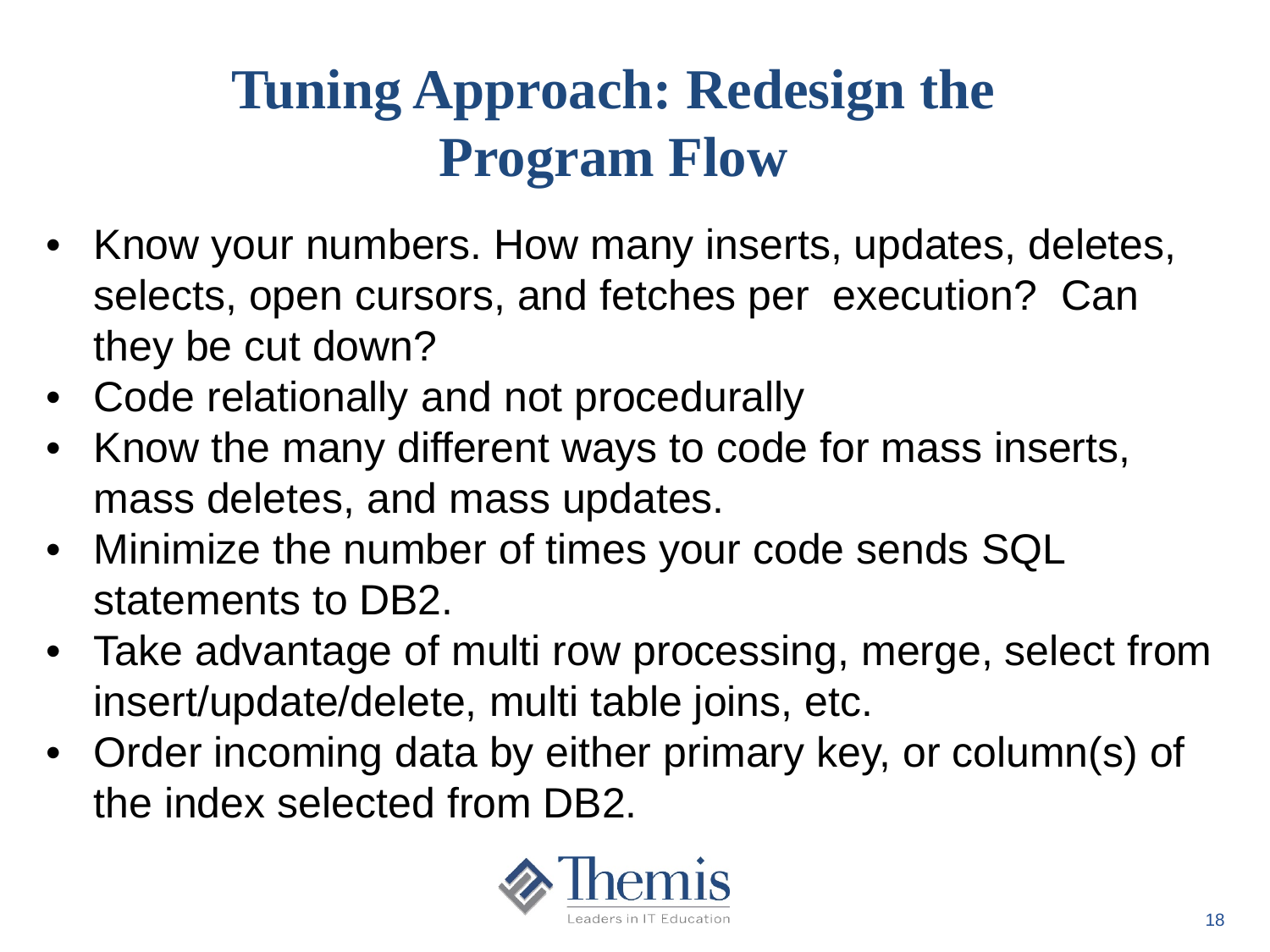## **Tuning Approach: Explain the Query**

- Any Table Scans? What's causing it?
- Any Index Scans? What's causing it?
- Any Partition Scans? What's causing it?
- Which Index? Matching columns? Screening?
- Any Sorts? What's causing it? How big is the sort?
- Any Join sorts? What other queries join to that table?
- Any subqueries? Can they be rewritten?
- Any materialization from NTE and CTE's? Can they be rewritten? *(Not saying these are always bad…)*
- Check the predicates? Stage 2 or Residual? Filter factor?

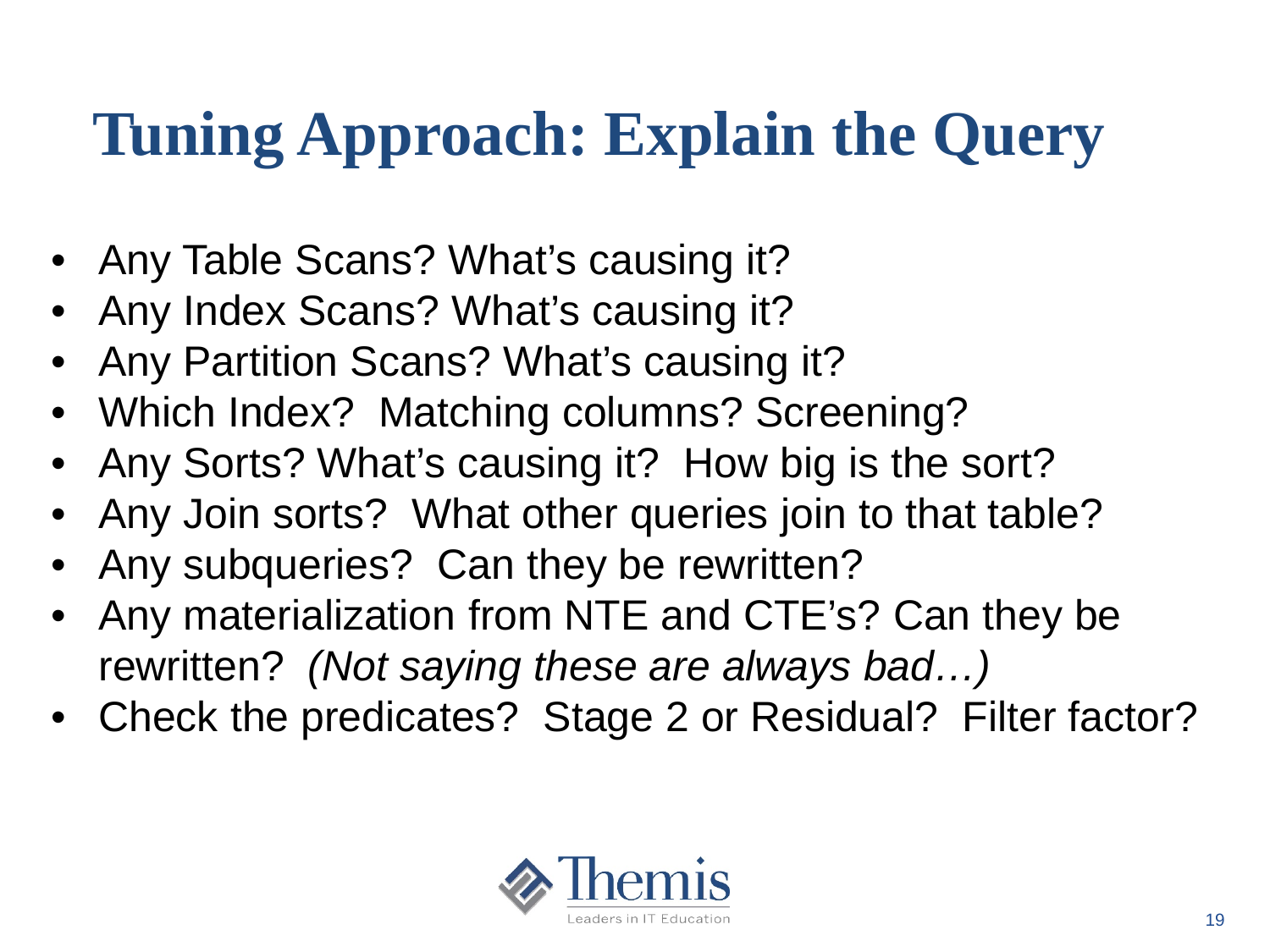## **Update / Improve Data Statistics**

- Are statistics up to date (or close enough)?
- Do all columns have cardinality statistics?
- Are there any columns used in predicates with skewed distribution of data?
	- Are there statistics to support the data skew?
	- Frequency value vs Histogram
	- Is your code taking advantage of the statistics by either hard coding or re-optimizing at runtime?
- Has data changed in the table (10% or more increase or decrease) since last compile? **KNOW YOUR DATA!!!!**

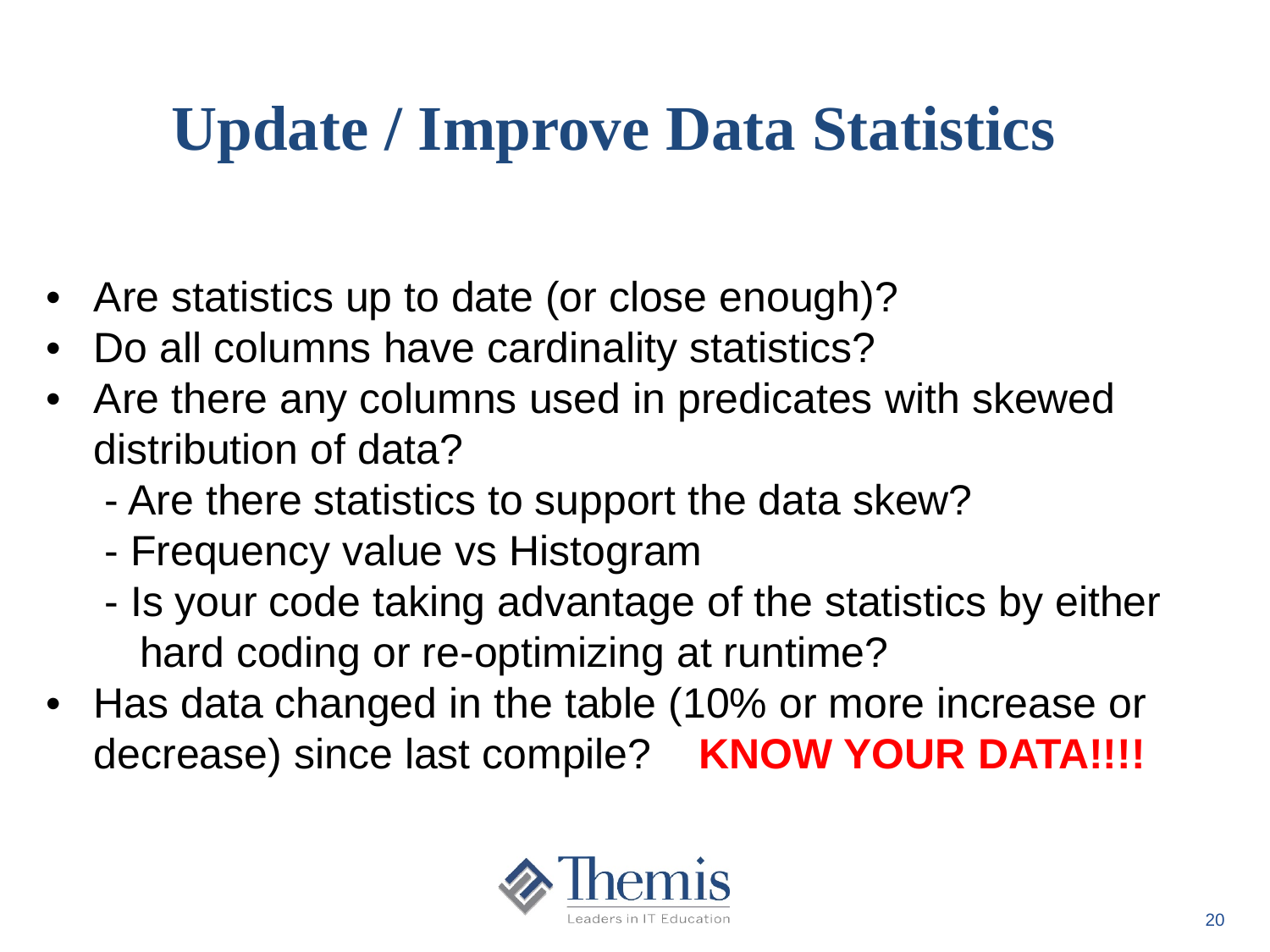# **Update / Improve Data Statistics**

**Statistics in Test vs Production.**

- **- Just copying statistics is not good enough. Need enough data to see run time differences** 
	- **- Have to test the different code and compare CPU times.**
	- **- DB2 not always correct in its guestimations**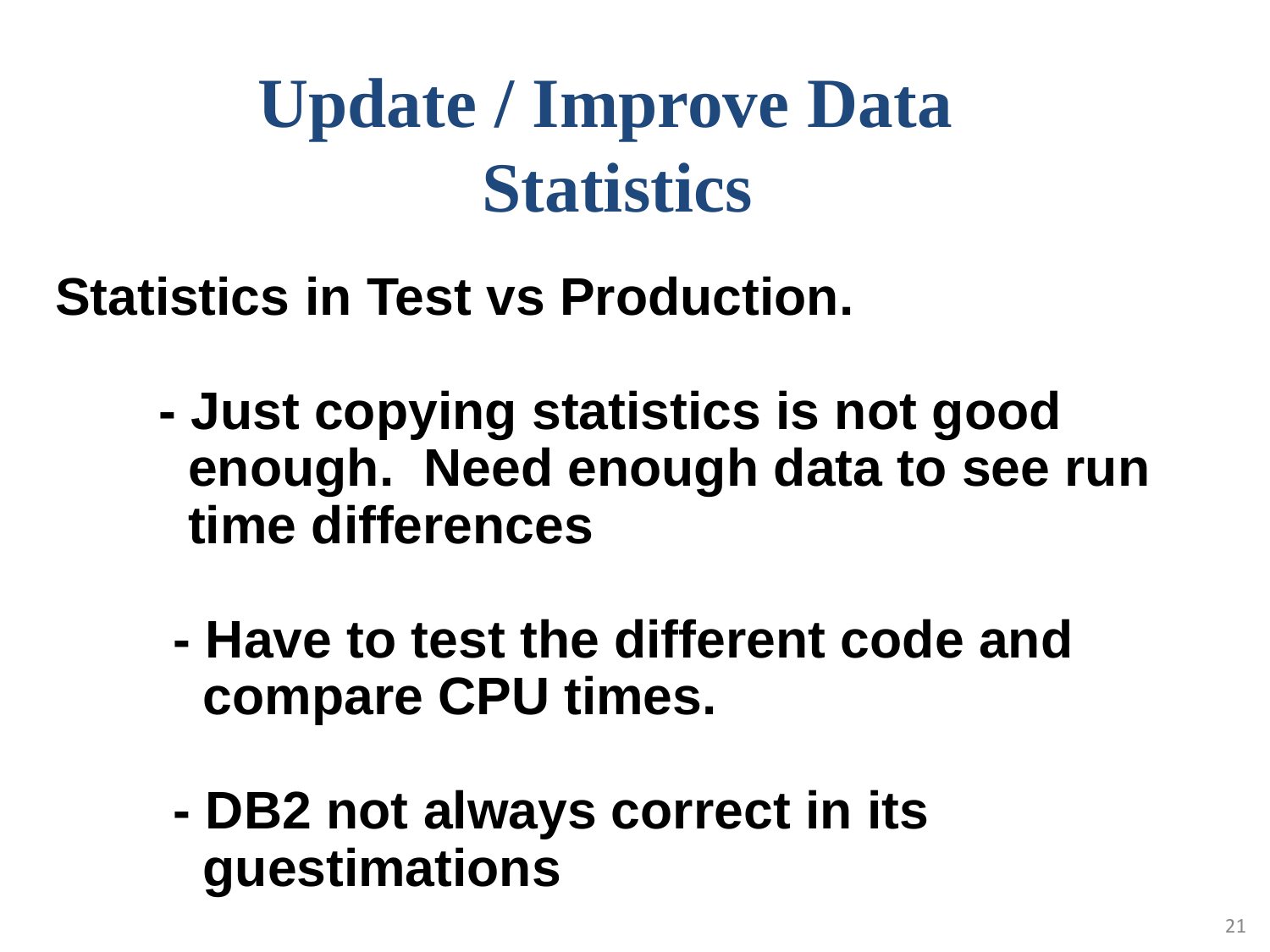## Program Hard Coding for Performance. Know your data!

**STATUS\_CODE current values 'A' 90% of data 'I' 6% of data 'T' 4% of data**

**1) Select ….. From Table 2) Select ….. From Table Where …….. Where …….. and …….. and ……..** 

**and Status\_Code = 'A' and Status\_Code = :HV ; and Status\_Code <> 'A'**



**;**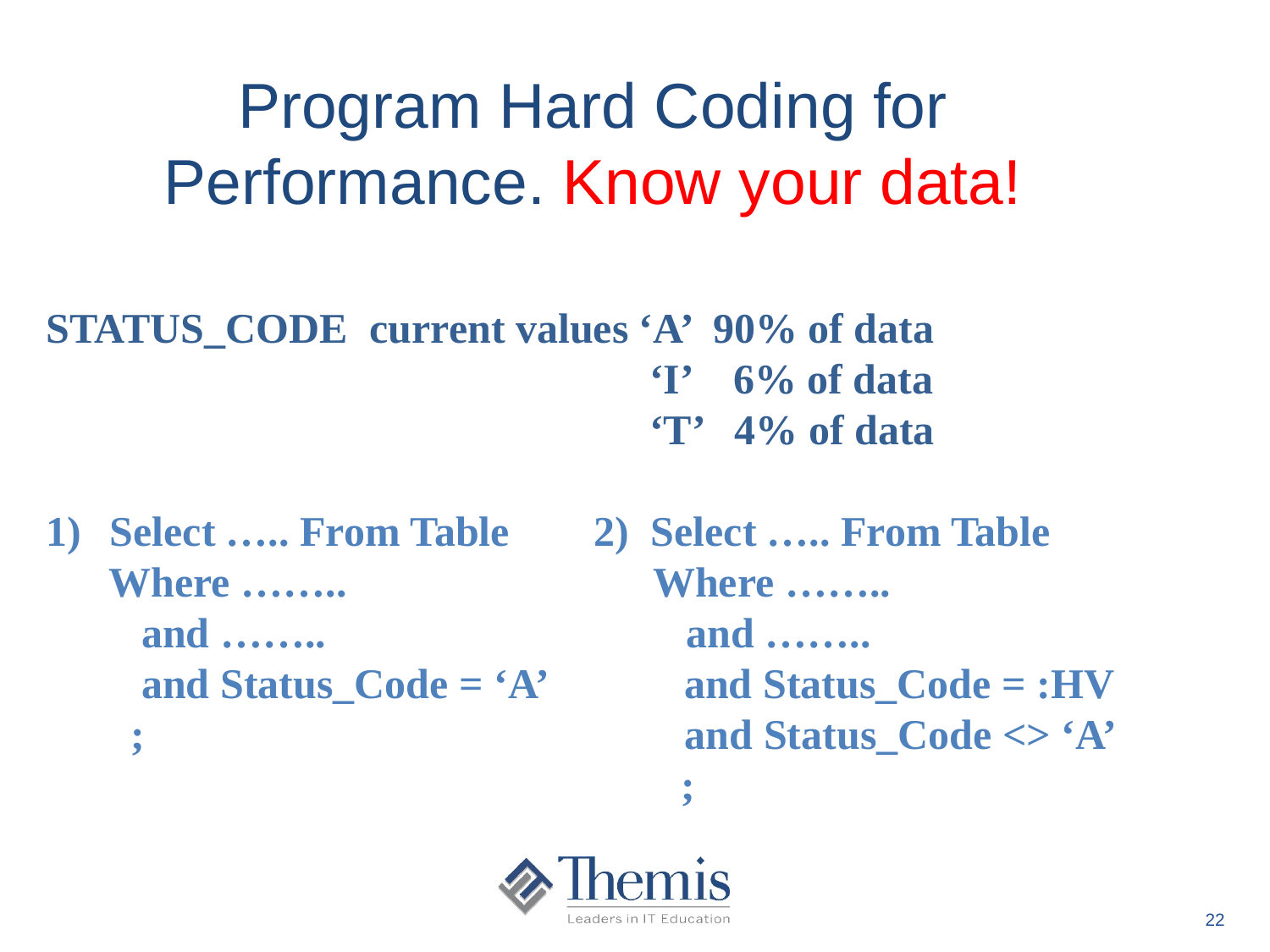## Physical Design

### *Make sure of the clustering order of data in your tablespaces.*

Tables should be physically clustered in the order that they are typically processed by queries processing the most data. This ensures the least amount of 'Getpages' when processing.

Long running queries with 'List Prefetch' and 'Sorts' in many join processes are good indicators that maybe a table is not in the correct physical order.

Application queries that join to a table via the foreign key vs the primary key is a good indicator.

Too many 'Getpages' vs rows returned

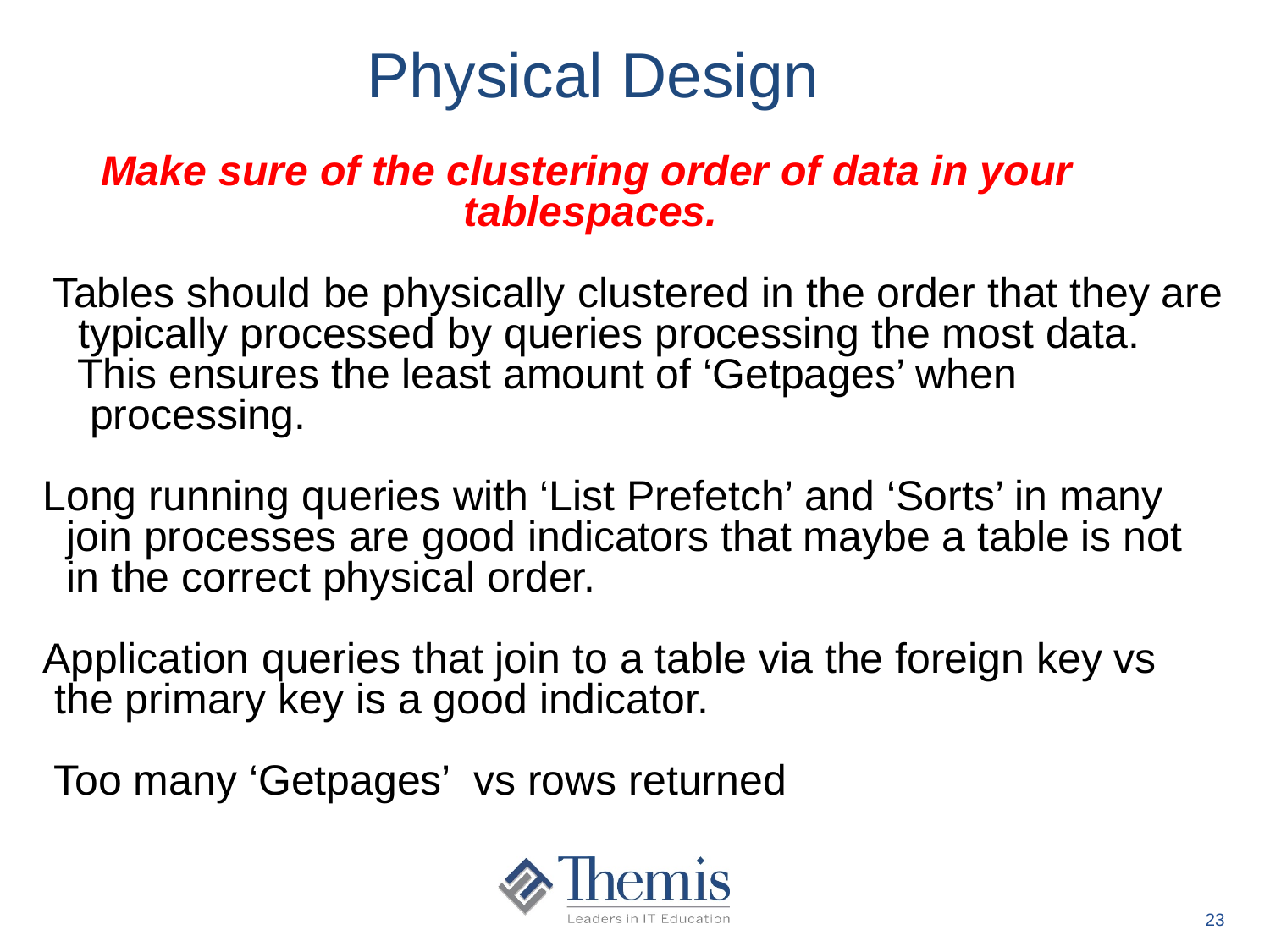# **Change the Physical Design ? EMP table clustered by EMPNO**

| <b>000010 HAAS  A00</b><br><b>000020 THOMPSON  B01</b><br>000030 KWAN  C01<br><b>000050 GEYER  E01</b><br>000060 STERN  D11<br>000070 PULASKI  D21<br><b>000090 HENDERSON  E11</b> | 000100 SPENSER  E21<br>000110 LUCHESI  A00<br>000120 O'CONNELL A00<br>000130 QUINTANA  C01<br>000140 NICHOLLS  C01<br>000150 ADAMSON  D11<br>000160 PIANKA  D11 |  |
|------------------------------------------------------------------------------------------------------------------------------------------------------------------------------------|-----------------------------------------------------------------------------------------------------------------------------------------------------------------|--|
|                                                                                                                                                                                    |                                                                                                                                                                 |  |

Should this table be in EMPNO Primary Key order?

It Depends…..

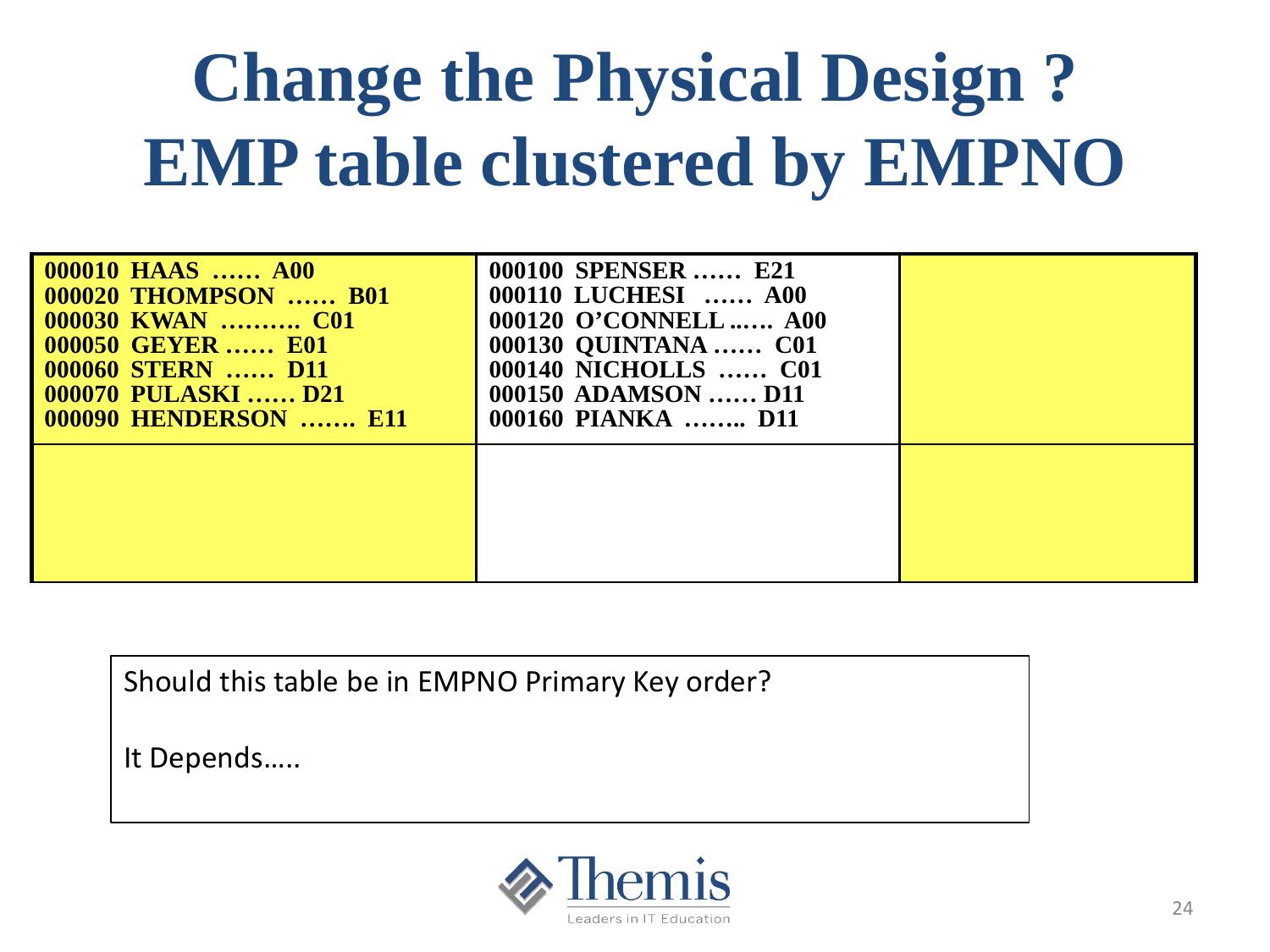# **Change the Physical Design ? EMP table clustered by EMPNO**

| <b>000010 HAAS</b> A00<br><b>000020 THOMPSON  B01</b><br>000030 KWAN  C01<br><b>000050 GEYER  E01</b><br><b>000060 STERN  D11</b><br><b>000070 PULASKI  D21</b><br><b>000090 HENDERSON  E11</b> | 000100 SPENSER  E21<br>000110 LUCHESI  A00<br>000120 O'CONNELL A00<br>000130 QUINTANA  C01<br>000140 NICHOLLS  C01<br>000150 ADAMSON  D11<br>000160 PIANKA  D11 |  |
|-------------------------------------------------------------------------------------------------------------------------------------------------------------------------------------------------|-----------------------------------------------------------------------------------------------------------------------------------------------------------------|--|
|                                                                                                                                                                                                 |                                                                                                                                                                 |  |

What happens here?

SELECT \* FROM EMP WHERE DEPTNO = 'A00' Where are all the rows that have 'A00' as a DEPTNO value?

IF there were 100 rows that contain this value, they could be on 100 pages of data. Yes?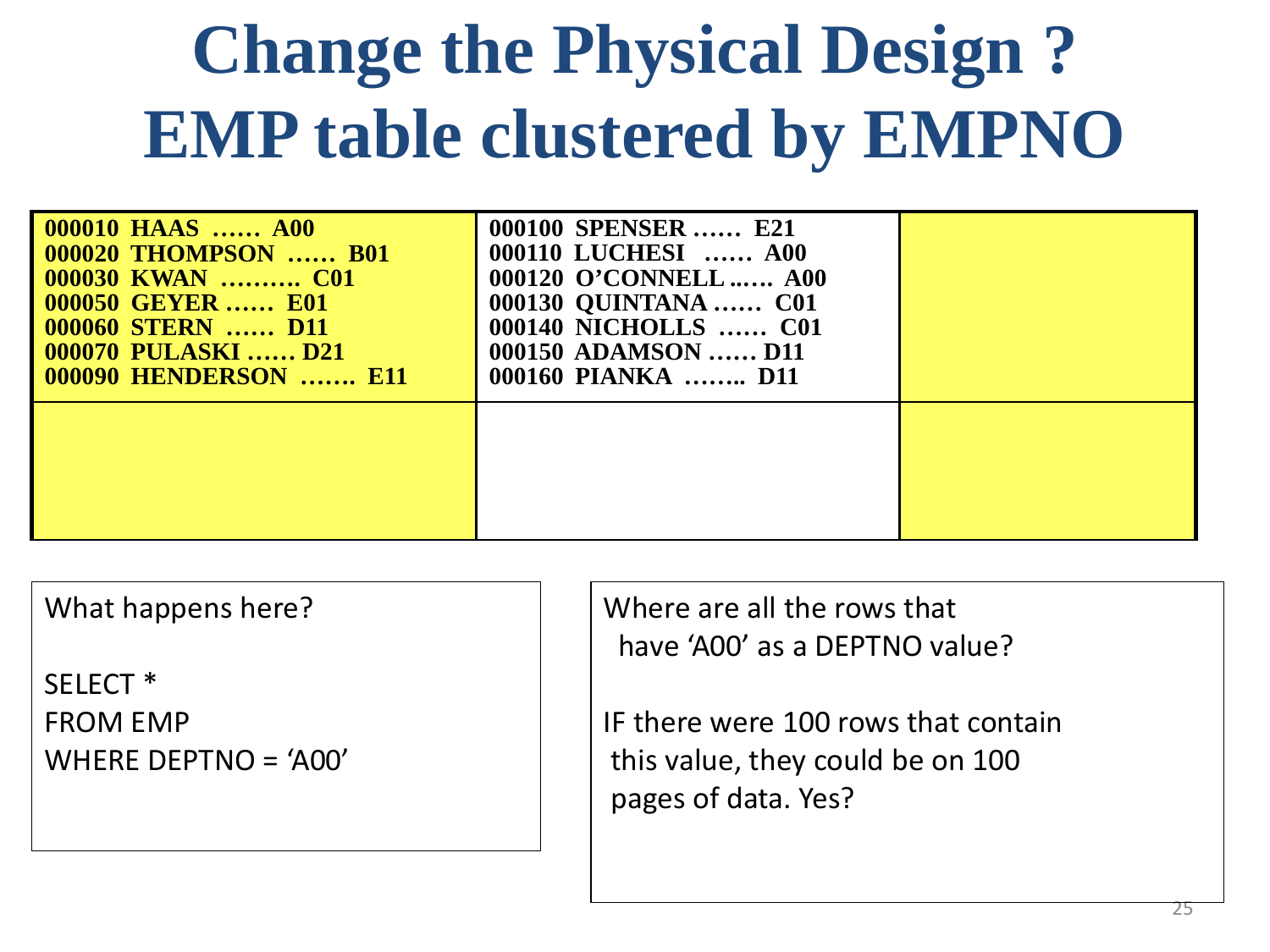**Thank you for allowing me to share some of my experience and knowledge today!**

# *Tony Andrews [tandrews@themisinc.com](mailto:tandrews@themisinc.com)*

- I hope that you learned something new today
- I hope that you are a little more inspired when it comes to SQL coding and performance tuning

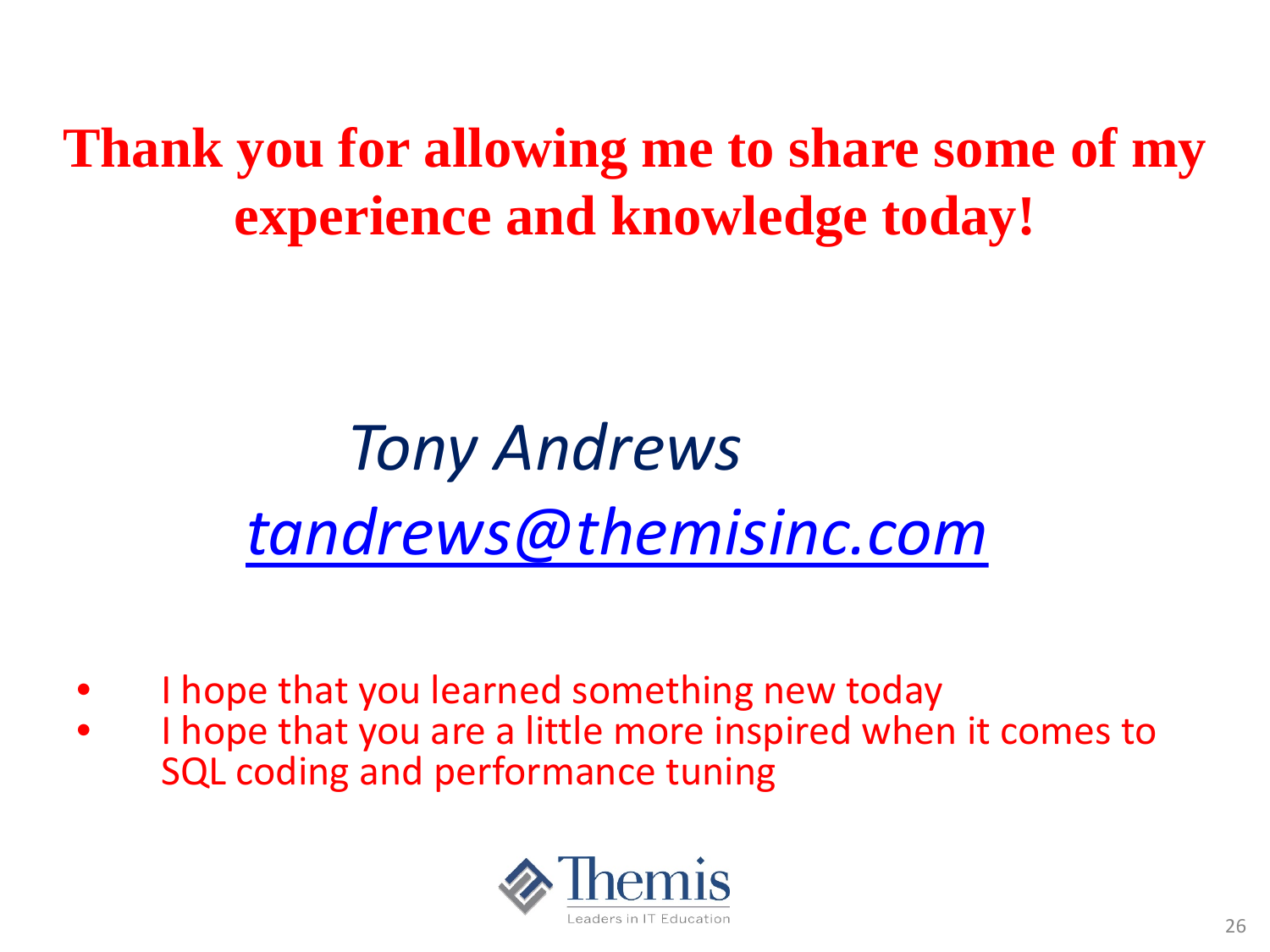**The material in this presentation is further developed in the following Themis courses:**

- DB1032 DB2 for z/OS Performance and Tuning
- DB1041 DB2 z/OS Advanced SQL
- DB1037 Advanced Query Tuning using IBM Data Studio
- DB1051 High Performance Application Design
- DB1006 DB2 LUW Advanced Query Tuning using IBM Data Studio

Links to these courses may be found at: [www.themisinc.com](http://www.themisinc.com/webinars)

Tony's Email: [tandrews@themisinc.com](mailto:tandrews@themisinc.com) Twitter: @ThemisTraining

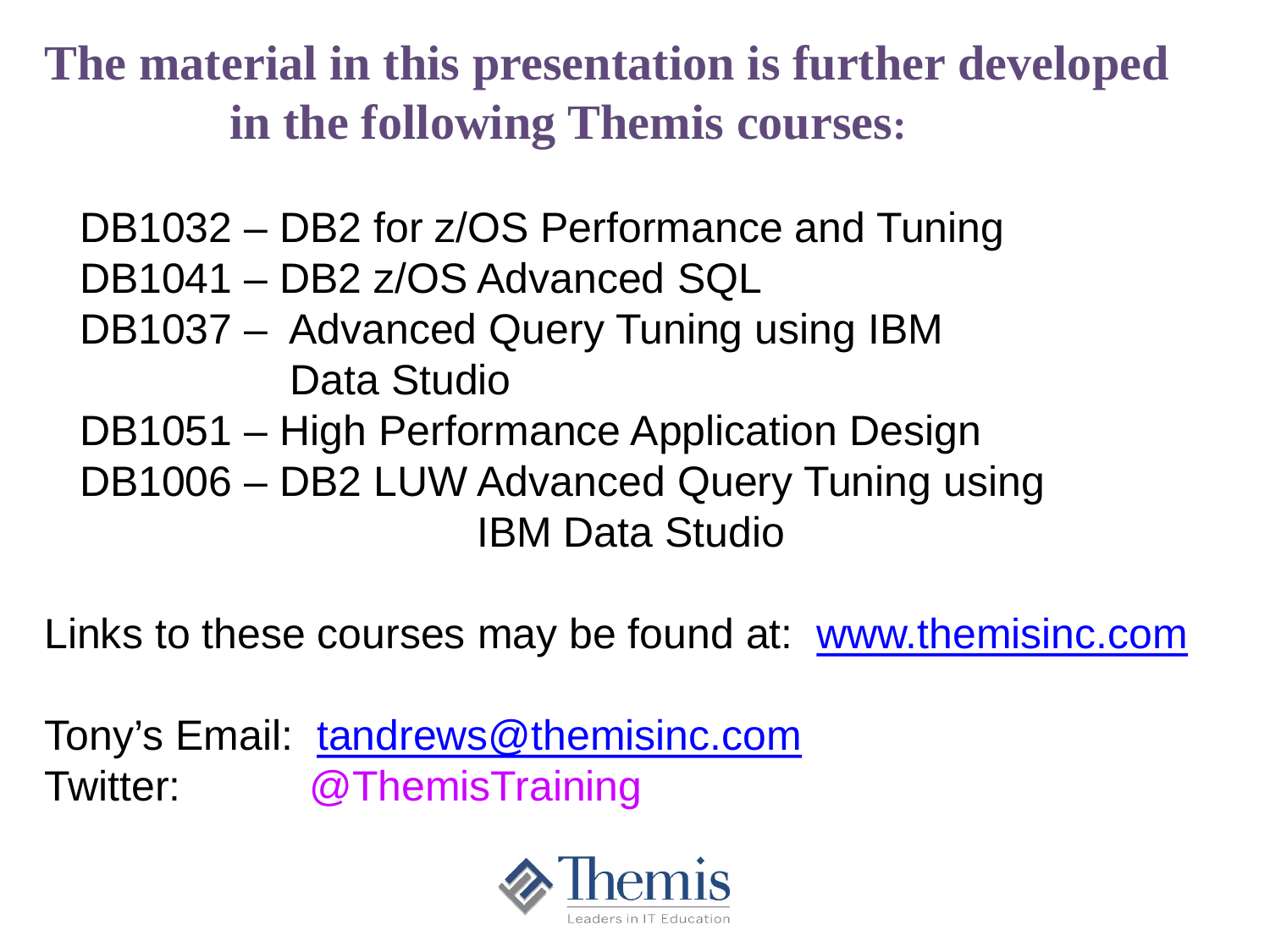*"I have noticed that when the developers get educated, good SQL programming standards are in place, and program walkthroughs are executed correctly, incident reporting stays low, CPU costs do not get out of control, and most performance issues are found before promoting code to production."*